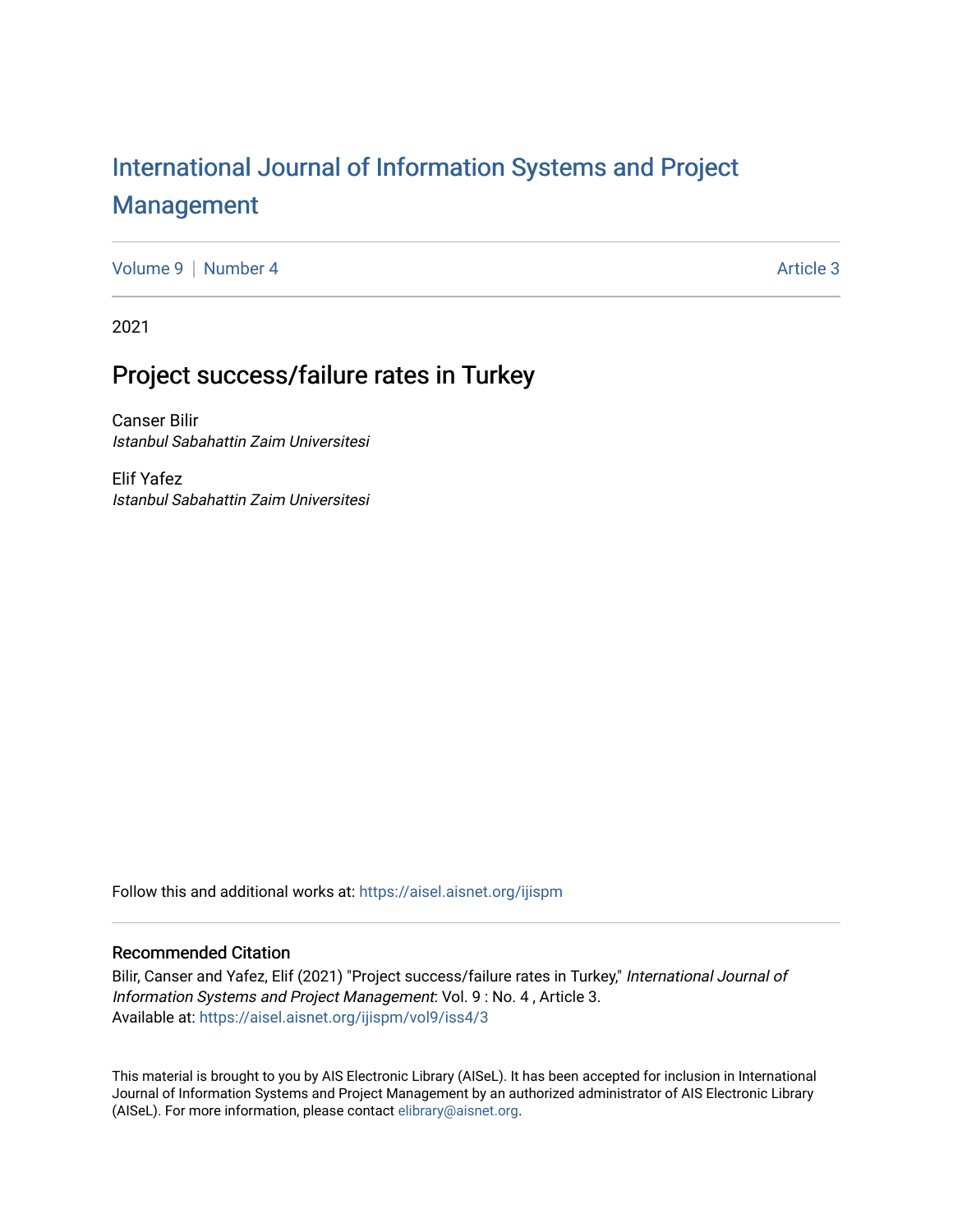

International Journal of Information Systems and Project Management

ISSN (print):2182-7796, ISSN (online):2182-7788, ISSN (cd-rom):2182-780X *Available online a[t www.sciencesphere.org/ijispm](http://www.sciencesphere.org/ijispm)*

# Project success/failure rates in Turkey

# **Canser Bilir**

Istanbul Sabahattin Zaim Universitesi, Industrial Engineering Department Halkali Cad. Kucukcekmece, Istanbul, 34303 Turkey canser.bilir@izu.edu.tr

# **Elif Yafez**

Istanbul Sabahattin Zaim Universitesi, Master of Business Administration Halkali Cad. Kucukcekmece, Istanbul, 34303 Turkey elifyafez@gmail.com

# **Abstract:**

In this study, the success rate of projects in Turkey is measured, and the significant factors behind the successes and the failures of those projects are ranked. To the best of our knowledge, this is the first study widely measuring the success rate of projects in Turkey. The applied methodology is adapted from the Chaos Report by Standish Group. The data for 320 projects with a total budget of approximately \$640 million (around 3.6 billion Turkish lira) is collected for the analysis. The results showed that 48% of projects are completed successfully while 45% are eventually completed but either over budget, not on time, or not fully completed. The success rate of the reviewed projects is higher than the rate reported in the Chaos Report. However, the success rate of projects drops to 44% when only technology-driven projects are considered. As the project size increases, the success rate diminishes, as demonstrated in the Chaos Report. The study on the significant factors influencing the success or failure of the projects revealed that the most critical factors are the "requirement definitions", "requirement planning" and "top management support".

# **Keywords:**

project success rate; critical success factors; failure factors; technology-driven projects; Turkey.

**DOI:** 10.12821/ijispm090402

**Manuscript received:** 27 February 2021 **Manuscript accepted:** 16 June 2021

Copyright © 2021, SciKA. General permission to republish in print or electronic forms, but not for profit, all or part of this material is gran ted, provided that the International Journal of Information Systems and Project Management copyright notice is given and that reference made to the publication, to its date of issue, and to<br>the fact that reprinting privileges were granted by per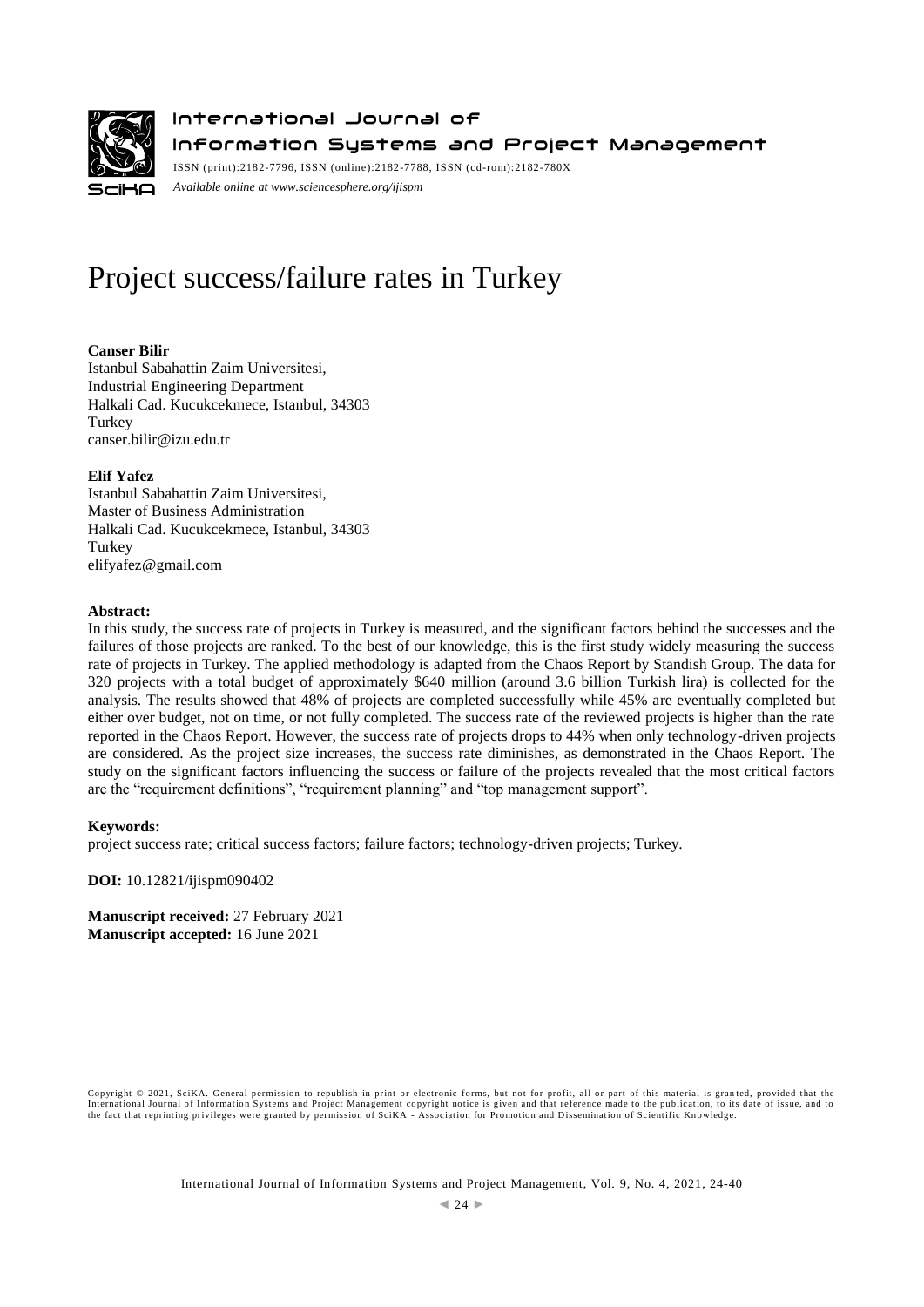#### Project success/failure rates in Turkey

### **1. Introduction**

Projects are defined as temporary endeavors to generate a unique product, service, or result [1]. Even though there have been major developments in project management over the years, the success rates of projects are still far from the desired levels [2],[3].

The number of studies focusing on project success has been increasing over the last few decades. However, most of these studies focus on either measuring project success or identifying the critical success factors of the projects with different characteristics. On the other hand, there is a limited number of studies that explicitly measure the success rates of projects even though measuring success is an essential part of the management process to develop tools, techniques, and management styles and to analyze the environmental factors that may support the success of projects with different characteristics.

In an attempt to increase the success rate of projects, it is essential to understand their success and failure rates [4]. This reality indicates a need for more studies to measure the success rates of projects with different characteristics and/or that are from different geographical locations. However, there has been no study widely analyzing the success rate of projects executed in Turkey from various industries and with different characteristics. In addition to measuring the success rates, the most critical project success factors need to be identified for projects executed in Turkey to understand the underlying factors behind their success/failure because the importance of those factors may be different for different countries. Therefore, this study aimed to measure the level of achievement of the completed projects either in the second half of 2019 or in the first half of 2020. The study also aimed to identify the significant factors behind the success and failure of the projects by analyzing the project data. An online survey method is used to obtain the data. The results are compared against similar studies to draw some conclusions.

Our contribution to the literature is threefold. First, it is the first study to measure project success rates in Turkey. By doing so, we contribute to the practitioners' understanding of success rates in different geographical regions since there is a limited number of such studies. Second, we identify how the critical success factors change in Turkey. Finally, the projects are classified into two broad categories: Technology-driven projects and non-IT-based projects. The difference in those categories' success rates helps in understanding the success rate differences in similar studies [2],[3].

The following section reviews the recent literature on project success. The applied review methodology is described in section three. Section four contains the results and the discussion of the analysis, and the article ends with conclusions and further research suggestions.

## **2. Background**

Research on project success falls into two main categories: Studies dealing with the project success criteria and studies dealing with the critical success factors [4]. In the first category, there are many studies (e.g., [4]–[8]) discussing how the success of the projects should be measured and what criteria should be used. Even though the criteria to be used in project success measurement is quite controversial, cost, time, and quality (the iron triangle) are commonly used as the success criteria by researchers [9]. In one of the generally accepted definitions, project success is defined by the outcome criteria of the budget, schedule, performance, and client satisfaction [10]. In one of the recently published studies discussing how the success/failure rates of projects should be measured, Castro et al. [11] proposed generic project success criteria based on the quantitative surveys of 264 Brazilian project managers with different backgrounds. In another study focusing on the Information Systems (IS) projects, Pankratz and Basten [12] identified eight commonly accepted success criteria by interviewing eleven experienced project managers in Germany. Davis [6] assessed different views of project success by different groups of stakeholders and proposed a multiple stakeholder model to reconcile the different views.

In the second category of the studies, some researchers (e.g., [13]–[16]) discussed the critical success factors for projects with different characteristics. Project success factors may be defined as the input to the management system that led to the success of the project [5]. In a recent study, authors conducted a descriptive and explanatory study to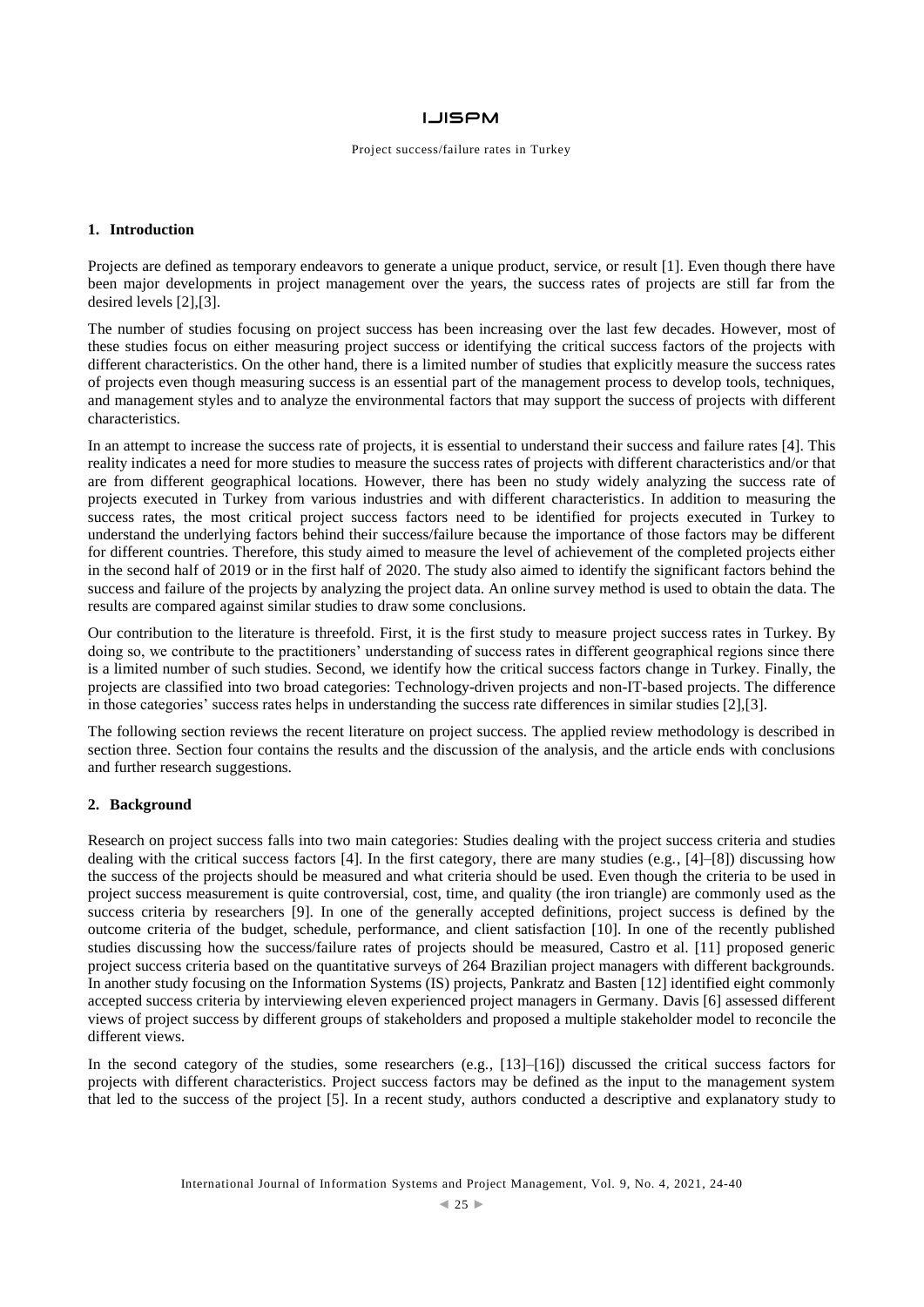### **LJISPM**

#### Project success/failure rates in Turkey

analyze the impact of 38 critical success factors compiled from the current literature on project success factors [17]. Iriarte and Bayona [18] also reviewed the relevant articles that had been published until 2017 to synthesize the most referenced critical factors in information technology (IT) projects. In another study, Siddique and Hussein [19] investigated the similarities and dissimilarities between agile-based and waterfall-based projects based on how success is perceived and managed by interviewing 32 agile practitioners in Norway. Abylova and Salykova [20] also concluded that project success factors change according to the necessities and the priorities of the projects, and they added that there is still a need for more studies investigating the critical success factors because of the changing nature of the projects through time. After classifying the success factors and identifying the impacts of the factors on project performance, Tam et al. [21] investigated the five people-factors to identify the most contributing factors to the success of the agile software development projects by surveying 216 agile practitioners. Belassi and Tukel [22] concluded that not all critical success/failure factors are applicable to all projects because of their unique nature. They also concluded that environmental factors, such as political, economic, and social, impact the project's performance and need to be understood. As the political, economic, social, and cultural factors change from one geographic region to another, analyzing the impacts of those factors in different geographic regions may help both practitioners and academicians understand the underlying environmental factors behind the success/failure of the projects in those specific regions.

On the other hand, there is a limited number of studies explicitly measuring the success rates of projects even though the measurement is an essential part of the management process to develop tools, techniques, and management styles for improvement. Some of the studies measure the success of projects with different characteristics [3],[23], and others measure the success rate of projects limited to one specific area [2],[24],[25]. Standish Group has been measuring the success and failure rates of IT projects since 1985. It publishes the results in the Chaos Report each year [2]. In their study, Hughes et al. [24] designed a construction-business-specific survey to measure the success rates of the limited number of projects in the construction business. In another study, other authors reviewed 633 projects in South Africa to measure the success/failure rates of those projects, and they compared the results against the results of the Chaos Report [26]. Palcic and Buchmeister [27] conducted an online survey among Slovenian companies in 2010 and 2011 to determine the success levels of projects regarding different factors, such as company size, project type and companyproject orientation. In another study measuring success/failure rates, Okike and Mphale [28] assessed the success rates of telecommunication projects by interviewing twenty managers from six different companies. They followed the definition of project success in the Chaos Report for assessing projects. In a study from Turkey on project success, authors measured the success rates of 70 IS/IT projects to examine how the investment assessment method, project size, and employed software development methodology affect project success. However, in the study, the number of the studies was limited to only 70, and the authors never revealed the success rates of the projects in different dimensions (i.e., time, cost and scope) and in various industries [29].

In the project management success literature, there is a distinction between project management success and project success. Project management success focuses more on cost, time, and quality. On the other hand, project success is more related to the success or failure of the project's outcome [4]. A Guide to the Project Management Body of Knowledge (PMBOK), published by the Project Management Institute in project management, considers success as achieving goals successfully within the previously drawn frame. "If a project has reached its original targets set by its client, activities are carried out as it should be, and a determined problem is resolved within the limits of time, cost and quality determined before; this project can be defined as successful [1]." The same definition of project management success is adopted in the study. This is also the definition used by the Standish Group in the Chaos Report. Following this perspective, the Chaos Report classifies projects into three groups: Successful, failed, and challenged.

- Successful project: The project is completed on time and on budget with all the requirements as initially defined.
- Challenged project: The project is completed but over-budget, over the estimate, or without some initially defined functionalities.
- Failed project: The project is canceled during the development, or the outcome of the project has never been used.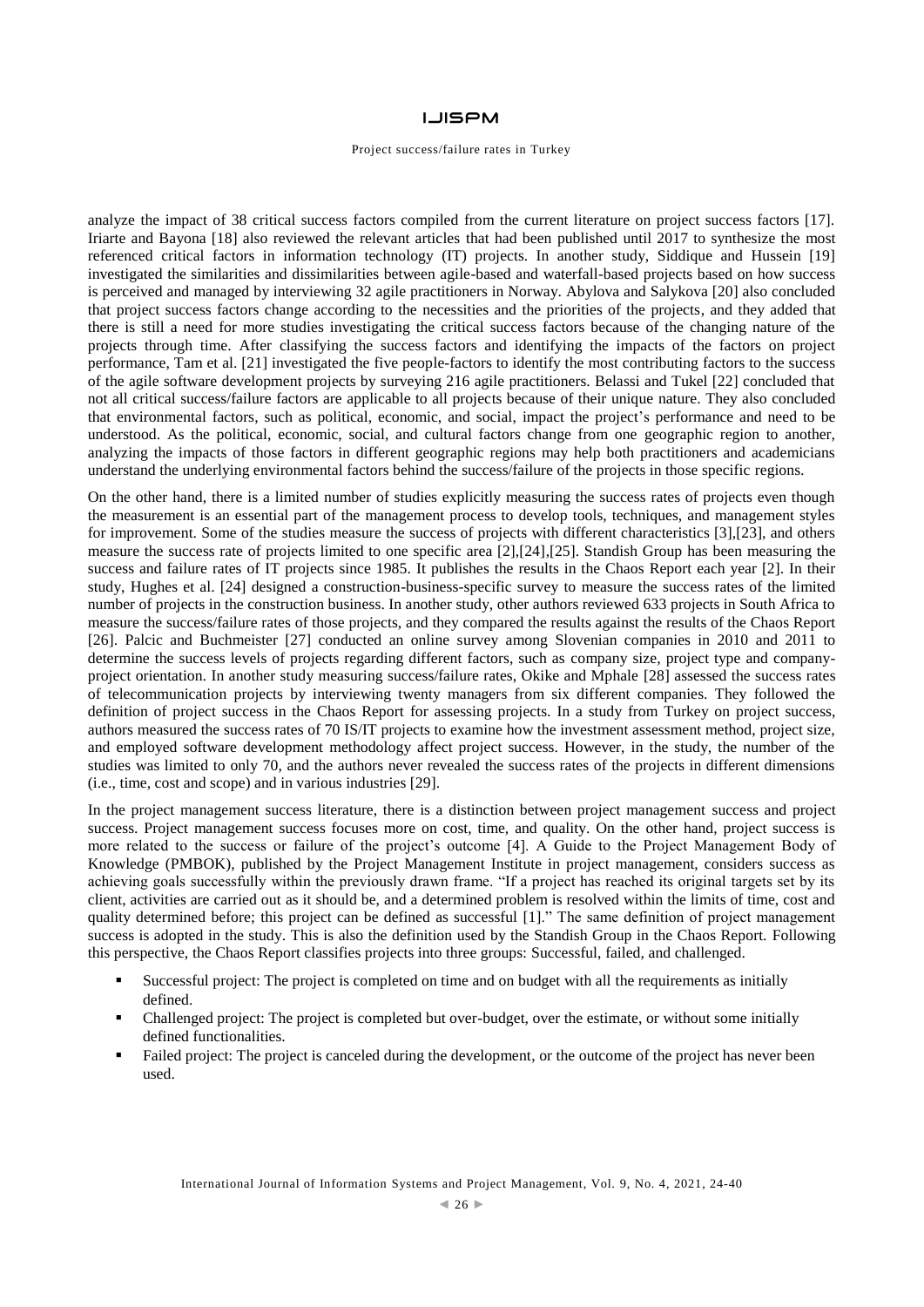#### Project success/failure rates in Turkey

## **3. Methodology**

In order to measure the success rate of the projects in Turkey and identify the most relevant critical success factors in reviewed projects, six-step survey development, data collection, and an analysis approach are applied in the study. Figure 1 defines the steps followed in the study. In the first step, the survey form is adopted. As defined in the background section, in this study, the definition of project management success from PMBOK is adopted, and the classification scheme is adopted from the Chaos Report. In the developed survey form, there are four sections and ten questions. The English translation of the survey form is presented in Appendix A. In the first section, the data regarding the company and the industry in which the projects are executed is collected. The collected data is later used to conduct industry-based analysis after classifying the projects. In the second section of the form, the data regarding the project size and the role of the respondent in the project are collected. The third section of the survey form includes the questions measuring the project success rates: the time, the budget, and the scope to classify the projects as successful, challenged and failed. Finally, in the last section of the survey form, respondents are asked to identify up to three most critical success/failure factors from a list of project success/failure factors for the project. The Chaos Report's critical success/failure factors are used in the list of project success/failure factors with some new success/failure factors identified in the current literature on project success/failure factors.



Fig. 1. The methodology applied in the study

After adopting the survey form into the study, in the second step, a limited number of face-to-face pilot interviews are conducted to ensure that the survey questions are straightforward and understood by the respondents. Then, the online survey form is finalized with the feedback gathered in pilot interviews in the third step. After finalizing the survey form, it was distributed to the potential participants, and they were asked to voluntarily fill out the survey form for each project completed in the last 12 months in which they either managed or had a significant role. The study participants are primarily members of two project management (PM) associations in Turkey: Istanbul Project Management Association and Project Management Institute — Turkey Chapter. The survey form has been sent to the members of those organizations. The survey form has also been sent to other project managers through personal and LinkedIn connections.

The data for 341 projects from various industries and over 200 organizations was collected through an online survey. Twenty-one responses are removed from the database for two reasons: There are redundant entries for the same projects, and some of the initiatives do not entirely fit the definition of the project. We eventually had data for 320 projects to conduct the analysis. In the next phase of the study, the data is classified into different groups and analyzed. Finally, the results are gathered and reviewed to generate valuable results and managerial insights. The results of the analysis are presented in the next section.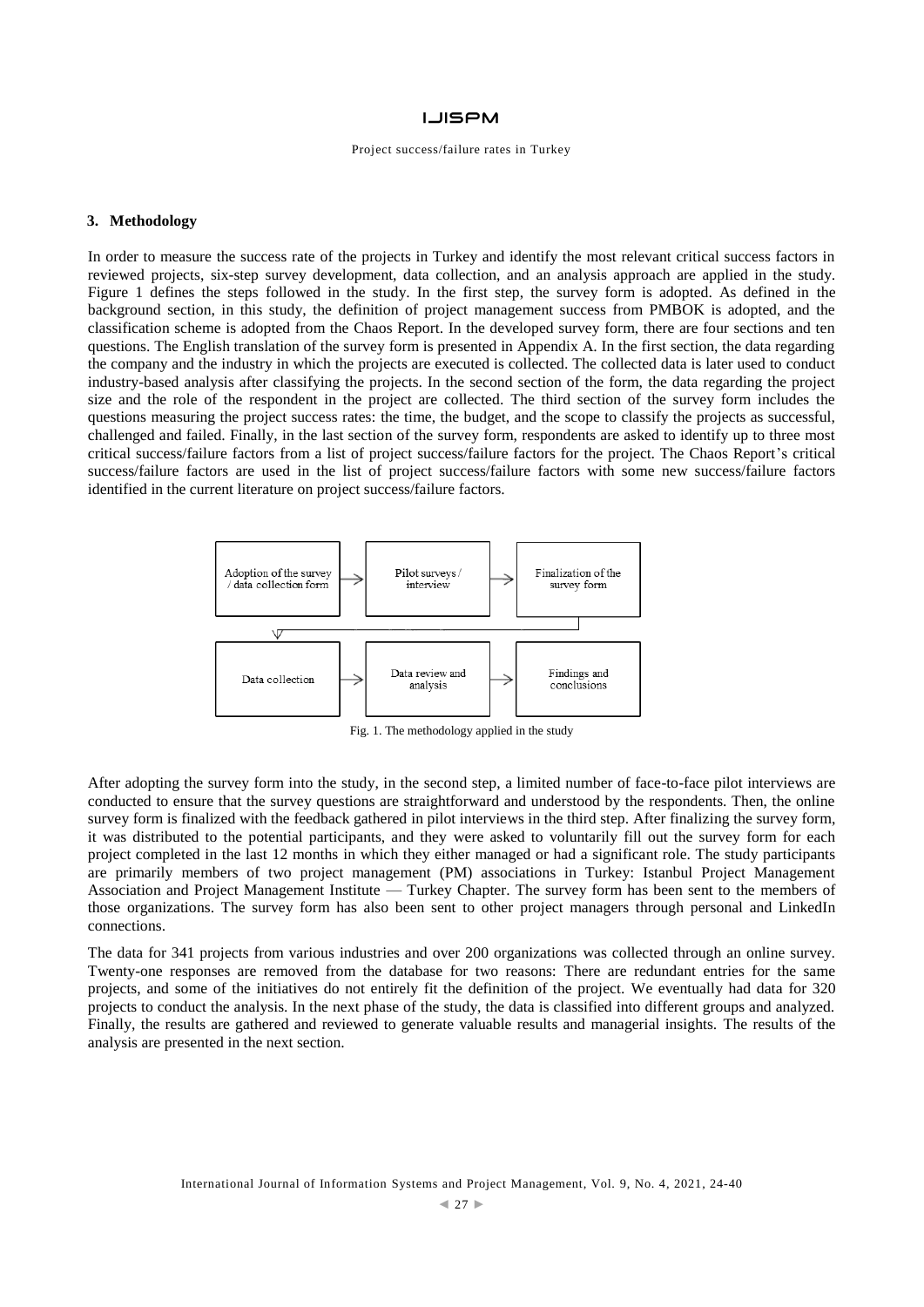#### Project success/failure rates in Turkey

# **4. Results**

In this section of the study, the results of the analysis are presented. First, the general statistics regarding the projects and the respondents are provided. Then, the measurement of the success/failure rates in terms of time, budget, and scope is presented. Finally, the most critical success and failure factors in the analyzed projects are presented and discussed.

#### *4.1 General statistics for the reviewed projects*

First, the general statistics regarding the reviewed projects, the companies, and the industries in which the projects are executed are presented in Table 1. As seen in the table, the data is collected from different industries, and there is a good mixture of industries to conduct an industry-based analysis of the projects. Along with the industry-based classification of the projects, other specifications of the projects and the respondents are also presented in Table 1. The dataset represents a total project budget of \$641 million. The results presented in the table show that there is a good representation of the projects executed in Turkey regarding the various sizes of the projects and the companies. The table also shows that data is collected from the responsible people who have direct access to the project performance data, such as project managers or team members.

| <b>Specifications</b>         | <b>Variables</b>                                                                         | Count | Percent (%) |
|-------------------------------|------------------------------------------------------------------------------------------|-------|-------------|
|                               | Banking & finance                                                                        | 36    | 11.2        |
|                               | Information technologies                                                                 | 61    | 19.1        |
|                               | <b>Services</b>                                                                          | 49    | 15.3        |
| <b>Industries</b>             | Public services                                                                          | 38    | 11.9        |
|                               | Telecommunications                                                                       | 13    | 4.1         |
|                               | Manufacturing                                                                            | 58    | 18.1        |
|                               | Misc. (engineering, health, retailing, etc.)                                             | 65    | 20.3        |
|                               | <b>Total</b>                                                                             | 320   | 100         |
|                               | Large company (with $250+$ employees or annual revenue of $125$ M TL)                    | 191   | 59.7        |
| Company size                  | Medium company (bw 50–250 employees or bw 25M–125M TL annual<br>revenue)                 | 53    | 16.6        |
|                               | Small company (less than 50 employees and 25M TL annual revenue)                         | 76    | 23.7        |
|                               | Total                                                                                    | 320   | <b>100</b>  |
|                               | Very Small (Below \$50K)                                                                 | 41    | 12.8        |
|                               | Small (bw \$50K-\$250K)                                                                  | 56    | 17.5        |
|                               | Medium (bw $$250K-$1M$ )                                                                 | 78    | 24.4        |
| Project size                  | Large (bw $$1M-$5M$ )                                                                    | 67    | 20.9        |
|                               | Grand (Over \$5M)                                                                        | 78    | 24.4        |
|                               | <b>Total</b>                                                                             | 320   | <b>100</b>  |
|                               | Project manager                                                                          | 171   | 53.4        |
|                               | Project sponsor                                                                          | 19    | 5.9         |
| The role of the<br>respondent | Project team members (e.g., specialist, developer, etc.)                                 | 100   | 31.4        |
|                               | Other managers (e.g., head of project management office, functional manager,<br>$etc.$ ) | 12    | 3.7         |
|                               | Other members (e.g., business unit, product owner, etc.)                                 | 18    | 5.6         |
|                               | <b>Total</b>                                                                             | 320   | 100         |

#### **Table 1. Various specifications of the projects and respondents**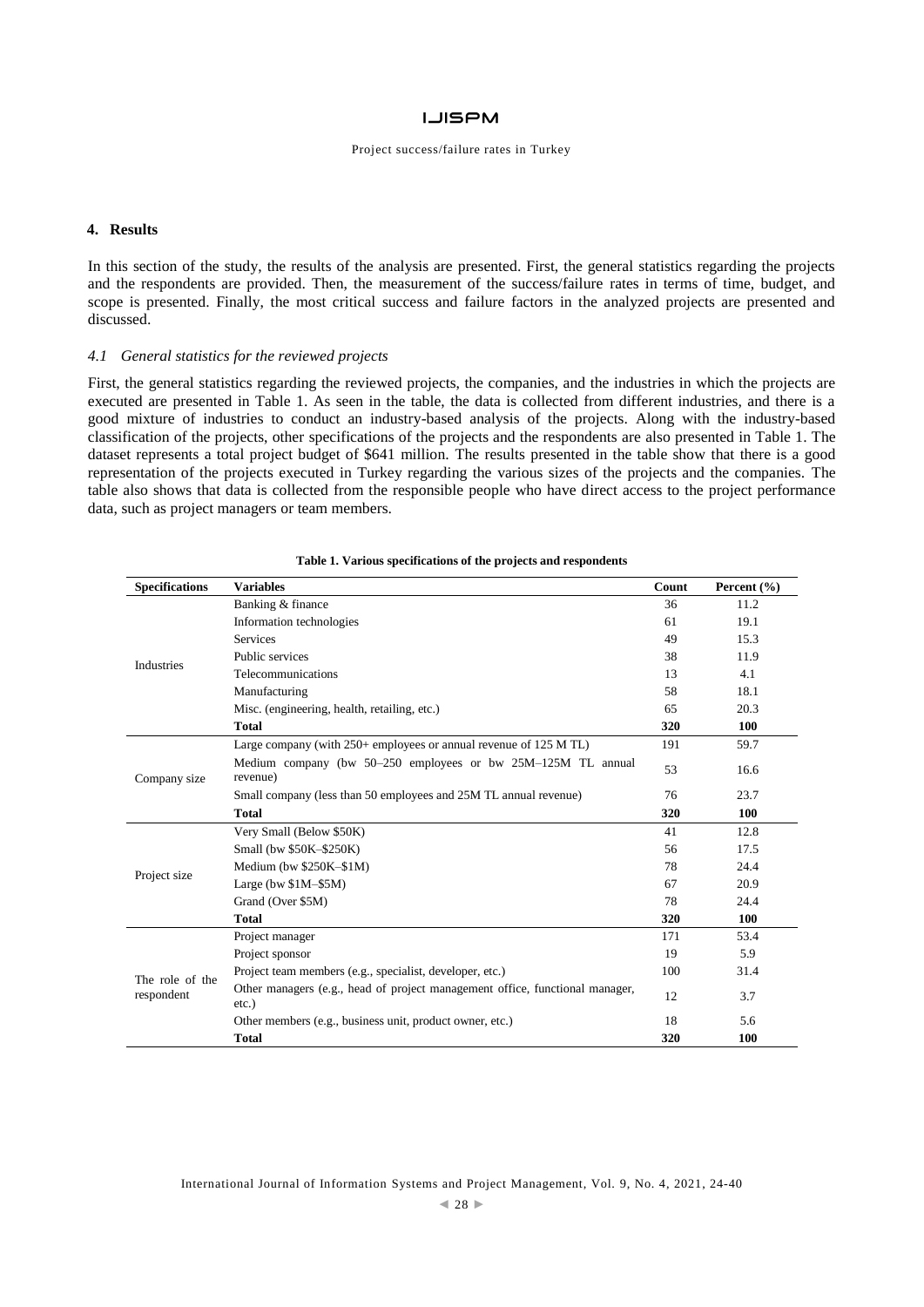#### Project success/failure rates in Turkey

#### *4.2 Measurement of project success*

Figure 2 presents the success rate of the reviewed projects. The results show that 154 (48.13%) of the reviewed projects are completed on time, on budget, and with the predefined scope (categorized as successful). On the other hand, only 22 (6.88%) projects failed, which means that the project is canceled before completion, or its output has never been used by the customer (categorized as failed). Those projects are also called "complete failure." One-hundred-forty-four of the reviewed projects are completed but over-budget, over the estimate, or without some initially defined functionalities (categorized as challenged).



Fig. 2. Classification of the reviewed projects by their success

When the project success rate of the reviewed projects is compared with similar studies [2], [3], it can be concluded that the success rate is similar to the results of the PMI studies. However, the success rate is substantially higher than the success rate provided by the Chaos Reports. The difference may be explained by the type of projects. The Chaos Report measures the success rate of the IT-based projects only. However, in the present study, IT-based and non-IT-based projects are reviewed together.

#### *Project success rates by industries:*

How the success rates of the projects vary in different industries is also explored in the study (Figure 3). The results show that the success rate of the projects by industry varies. For example, manufacturing projects had the highest success rate at 64%, and telecommunications industry projects followed with a success rate of 54%. On the other hand, miscellaneous projects, including engineering, health, retail, and other sector projects, had the lowest success rate at 40%, which is slightly lower than banking & finance and IT projects success rates. The results are partially different from the analysis provided by Varajao et al. [30], in 2014. They concluded that software development and construction projects have similar success levels although the construction projects results are more positive in scope and time compliance.



Fig. 3. The success rate of projects by industry

#### International Journal of Information Systems and Project Management, Vol. 9, No. 4, 2021, 24-40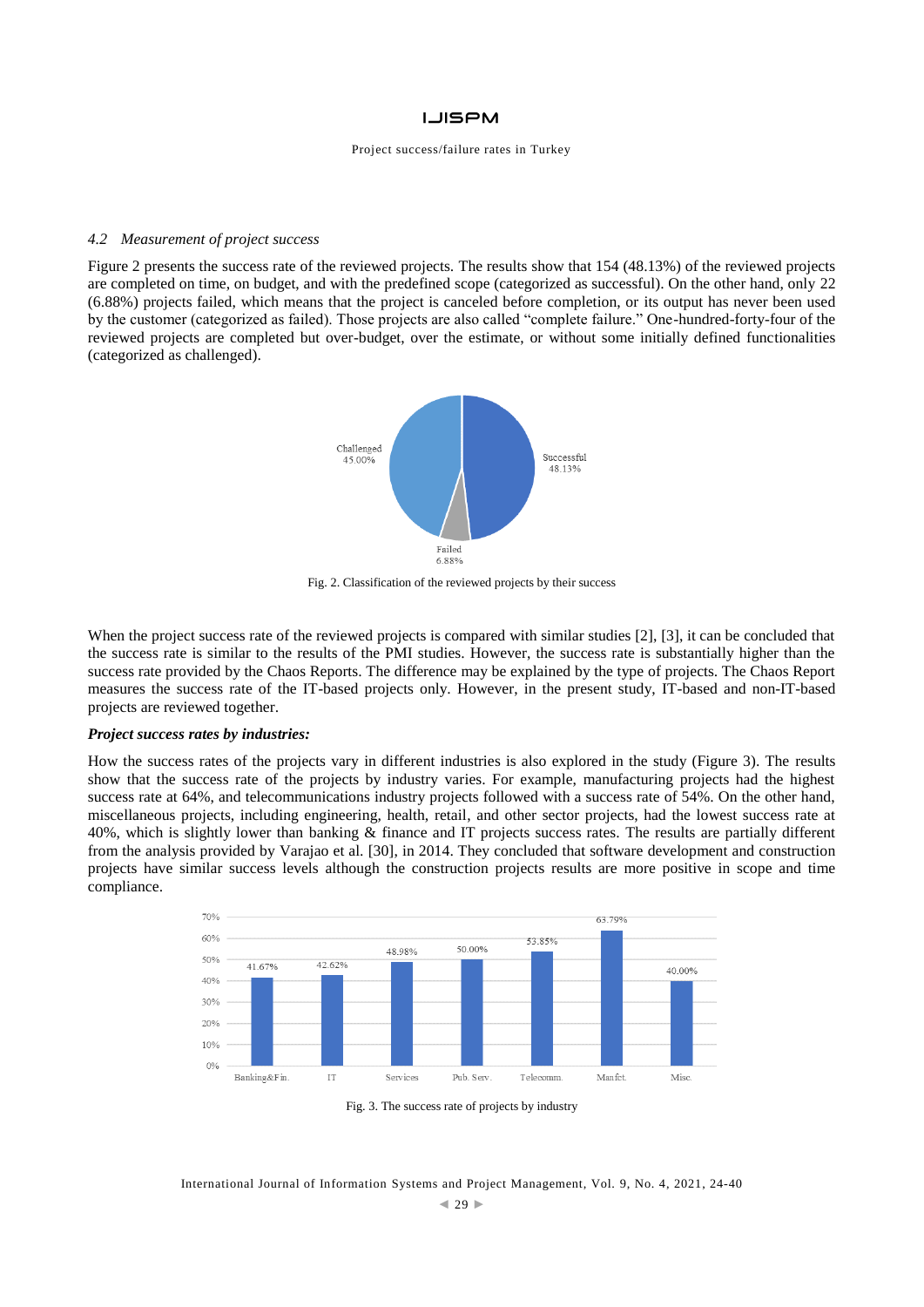#### Project success/failure rates in Turkey

When the projects are classified into two broad categories, technology-driven (including IT, banking & finance, and telecommunications) and non-IT-based projects, the success rates of the projects in each category are calculated, as shown in Table 2. The table shows the difference between technology-driven and non-IT projects. That is, the project success rate is higher for non-IT projects. This may explain the significant success rate difference between the Chaos Reports (e.g., [2]) and the PMI studies (e.g., [3],[23]).

**Table 2. Success rates of technology-driven vs. non-IT projects**

|                            | $#$ of projects | Success rate $(\% )$ |
|----------------------------|-----------------|----------------------|
| Technology-driven projects | 110             | 43.64%               |
| Non-IT projects            | 210             | 50.48%               |

# *Project success rates by project size and company size:*

The project success rate by project size and the company size with the industry breakdown (Tables 3 and 4) provide different views of project success. The success rate of the projects decreases steadily as the size of the project increases. The results support the idea that the size of the project is a critical factor in the success of a project. The project success rate decreasing as the project size increases shows that the larger the project, the lower the probability of completing the project on time, on budget, and with the predefined scope, as also concluded by Livesey [31] and Bezdrob et al. [32]. That may be explained by the increased need for team management and project management skills as the project size increases [31]. The decreasing success rate as the project size increases indicates the importance of keeping the size of the projects small whenever possible. On the other hand, an industry-specific analysis of project success rates does not identify any increasing or decreasing patterns in individual industries. This is probably because of the limited number of observations specific to each industry.

|  |  |  |  |  |  |  |  |  | Table 3. Project success rate by project size with industry breakdown |
|--|--|--|--|--|--|--|--|--|-----------------------------------------------------------------------|
|--|--|--|--|--|--|--|--|--|-----------------------------------------------------------------------|

| Project size  | <b>Industry</b>   | <b>Successful</b> | <b>Challenged</b> | <b>Failed</b> | <b>Total</b> |
|---------------|-------------------|-------------------|-------------------|---------------|--------------|
|               | Banking & finance | 2.6%              | 3.8%              | 1.3%          | 7.7%         |
|               | IT                | 3.8%              | 3.8%              | 3.8%          | 11.5%        |
|               | <b>Services</b>   | 1.3%              | 5.1%              | 0.0%          | 6.4%         |
| Grand         | Pub.Serv.         | 7.7%              | 3.8%              | 1.3%          | 12.8%        |
|               | Telecomm.         | 2.6%              | 1.3%              | 0.0%          | 3.8%         |
|               | Manufacturing     | 10.3%             | 3.8%              | 0.0%          | 14.1%        |
|               | Misc.             | 14.1%             | 25.6%             | 3.8%          | 43.6%        |
|               | <b>Total</b>      | 42.3%             | 47.4%             | 10.3%         | 100.0%       |
|               | Banking & finance | 7.5%              | 4.5%              | 0.0%          | 11.9%        |
| Large         | IT                | 10.4%             | 13.4%             | 1.5%          | 25.4%        |
|               | Services          | 1.5%              | 9.0%              | 0.0%          | 10.4%        |
|               | Pub.Serv.         | 1.5%              | 10.4%             | 0.0%          | 11.9%        |
|               | Telecomm.         | 4.5%              | 4.5%              | 0.0%          | 9.0%         |
|               | Manufacturing     | 10.4%             | 3.0%              | 1.5%          | 14.9%        |
|               | Misc.             | 9.0%              | 7.5%              | 0.0%          | 16.4%        |
|               | <b>Total</b>      | 44.8%             | 52,2%             | 3.0%          | 100.0%       |
|               | Banking & finance | 3.8%              | 10.1%             | 1.3%          | 15.2%        |
|               | IT                | 12.7%             | 10.1%             | 1.3%          | 24.1%        |
|               | <b>Services</b>   | 12.7%             | 6.3%              | 0.0%          | 19.0%        |
| <b>Medium</b> | Pub.Serv.         | 3.8%              | 5.1%              | 0.0%          | 8.9%         |
|               | Telecomm.         | 1.3%              | 2.5%              | 0.0%          | 3.8%         |
|               | Manufacturing     | 10.1%             | 8.9%              | 0.0%          | 19.0%        |
|               | Misc.             | 2.5%              | 7.6%              | 0.0%          | 10.1%        |
|               | <b>Total</b>      | 46.8%             | 50.6%             | 2.5%          | 100.0%       |

International Journal of Information Systems and Project Management, Vol. 9, No. 4, 2021, 24-40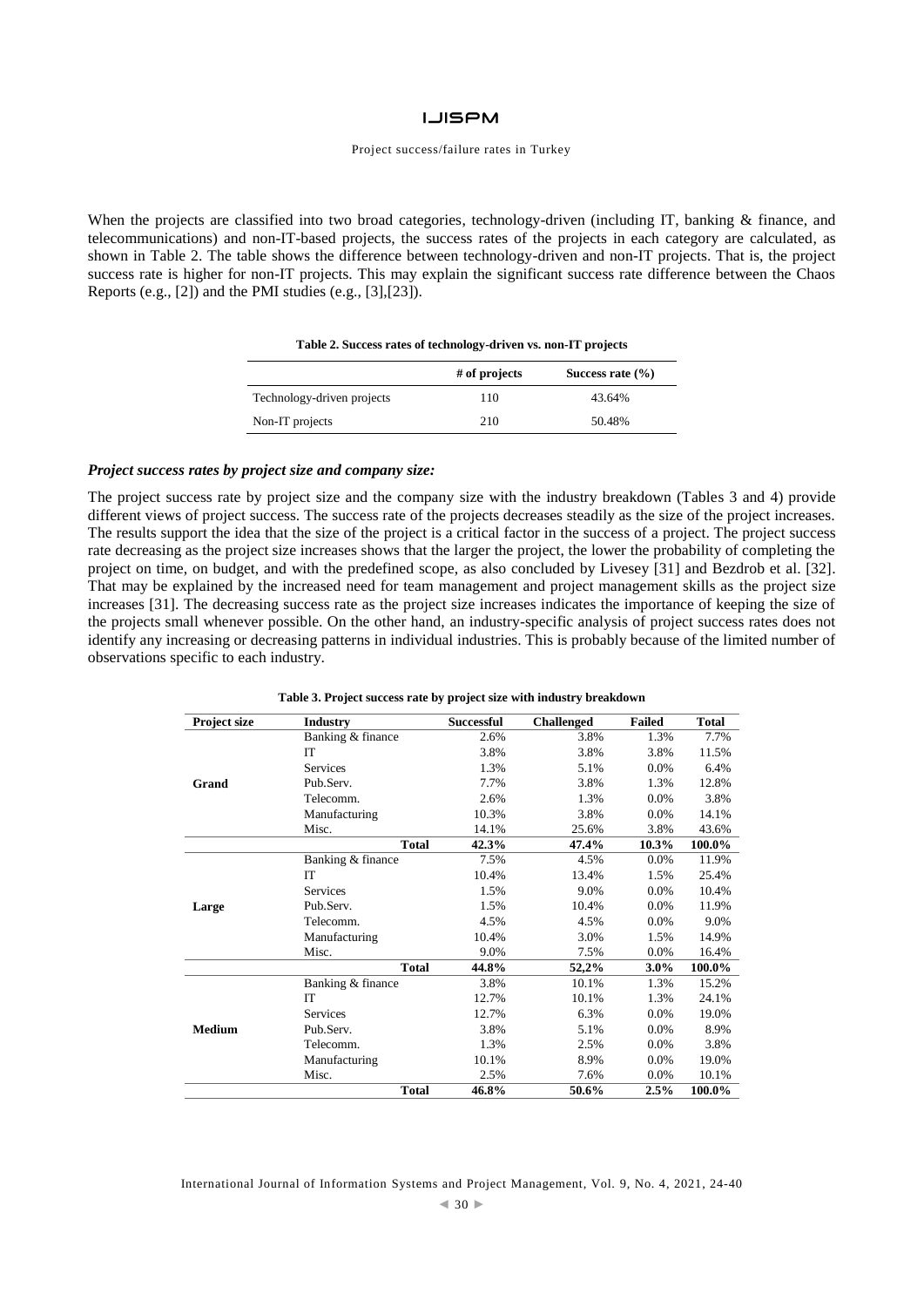#### Project success/failure rates in Turkey

| Project size      | <b>Industry</b>   | <b>Successful</b> | <b>Challenged</b> | <b>Failed</b> | <b>Total</b> |
|-------------------|-------------------|-------------------|-------------------|---------------|--------------|
| <b>Small</b>      | Banking & finance | 5.4%              | 5.4%              | $0.0\%$       | 10.7%        |
|                   | IT                | 8.9%              | 7.1%              | 7.1%          | 23.2%        |
|                   | <b>Services</b>   | 8.9%              | 7.1%              | 1.8%          | 17.9%        |
|                   | Pub.Serv.         | 8.9%              | 5.4%              | 1.8%          | 16.1%        |
|                   | Telecomm.         | 1.8%              | $0.0\%$           | 0.0%          | 1.8%         |
|                   | Manufacturing     | 12.5%             | 5.4%              | $0.0\%$       | 17.9%        |
|                   | Misc.             | 7.1%              | 5.4%              | 0.0%          | 12.5%        |
|                   | <b>Total</b>      | 53.6%             | 35.7%             | 10.7%         | 100.0%       |
|                   | Banking & finance | 5.0%              | 5.0%              | $0.0\%$       | 10.0%        |
|                   | IТ                | 2.5%              | 5.0%              | 0.0%          | 7.5%         |
|                   | <b>Services</b>   | 17.5%             | 10.0%             | 2.5%          | 30.0%        |
| <b>Very Small</b> | Pub.Serv.         | 10.0%             | $0.0\%$           | 0.0%          | 10.0%        |
|                   | Telecomm.         | $0.0\%$           | $0.0\%$           | $0.0\%$       | $0.0\%$      |
|                   | Manufacturing     | 17.5%             | 7.5%              | 5.0%          | 30.0%        |
|                   | Misc.             | 7.5%              | 2.5%              | 2.5%          | 12.5%        |
|                   | <b>Total</b>      | 60.0%             | 30.0%             | 10.0%         | 100.0%       |

**Table 4. Project success rate by company size with industry breakdown**

| <b>Company size</b> | <b>Industry</b>   | <b>Successful</b> | <b>Challenged</b> | <b>Failed</b> | <b>Total</b> |
|---------------------|-------------------|-------------------|-------------------|---------------|--------------|
|                     | Banking & finance | 7.9%              | 9.4%              | 1.0%          | 18.3%        |
|                     | IT                | 4.7%              | 6.3%              | 1.6%          | 12.6%        |
|                     | <b>Services</b>   | 5.2%              | 5.2%              | 0.5%          | 11.0%        |
| Large               | Pub. Serv.        | 7.9%              | 7.9%              | 1.0%          | 16.8%        |
|                     | Telecomm.         | 3.1%              | 3.1%              | 0.0%          | 6.3%         |
|                     | Manufacturing     | 11.0%             | 4.2%              | 0.5%          | 15.7%        |
|                     | Misc.             | 6.8%              | 12.0%             | 0.5%          | 19.4%        |
|                     | <b>Total</b>      | 46.6%             | 48.2%             | $5.2\%$       | 100.0%       |
|                     | Banking & finance | 0.0%              | 0.0%              | 0.0%          | 0.0%         |
|                     | IT                | 15.1%             | 5.7%              | 3.8%          | 24.5%        |
|                     | <b>Services</b>   | 7.5%              | 3.8%              | 0.0%          | 11.3%        |
| <b>Medium</b>       | Pub. Serv.        | 7.5%              | 1.9%              | 0.0%          | 9.4%         |
|                     | Telecomm.         | 0.0%              | 0.0%              | 0.0%          | 0.0%         |
|                     | Manufacturing     | 15.1%             | 11.3%             | 1.9%          | 28.3%        |
|                     | Misc.             | 11.3%             | 13.2%             | 1.9%          | 26.4%        |
|                     | <b>Total</b>      | 56.6%             | 35.8%             | 7.5%          | 100.0%       |
|                     | Banking & finance | 0.0%              | 0.0%              | 1.3%          | 1.3%         |
|                     | IT                | 11.8%             | 14.5%             | 5.3%          | 31.6%        |
|                     | <b>Services</b>   | 13.2%             | 14.5%             | 1.3%          | 28.9%        |
| <b>Small</b>        | Pub. Serv.        | 0.0%              | 1.3%              | 0.0%          | 1.3%         |
|                     | Telecomm.         | 1.3%              | 0.0%              | 0.0%          | 1.3%         |
|                     | Manufacturing     | 10.5%             | 5.3%              | 1.3%          | 17.1%        |
|                     | Misc.             | 9.2%              | 6.6%              | 2.6%          | 18.4%        |
|                     | <b>Total</b>      | 46.1%             | 42.1%             | 11.8%         | 100.0%       |

An analysis of the project success rates of various company sizes may draw some conclusions. The projects carried out in medium-sized companies (annual revenue between 25 million and 125 million Turkish lira) had the highest success rate at 56.6%. The project success rates of small enterprises and large enterprises are 46.1% and 46.6%, respectively. However, no upward or downward trend as the company size increases is observed. On the other hand, as the company size increases, the failure rate of the projects decreases from 10.5% to 7.5% and then 5.2%. The change may be explained by the variety of additional resources that the large companies may provide to the projects with time or cost overruns. This indicates that the large companies are more successful in preventing overrun projects from becoming complete failures. The companies in the banking & finance, telecommunications, and public services industries are primarily large. In the IT and services industries, success rates follow the general pattern (i.e., the highest at medium-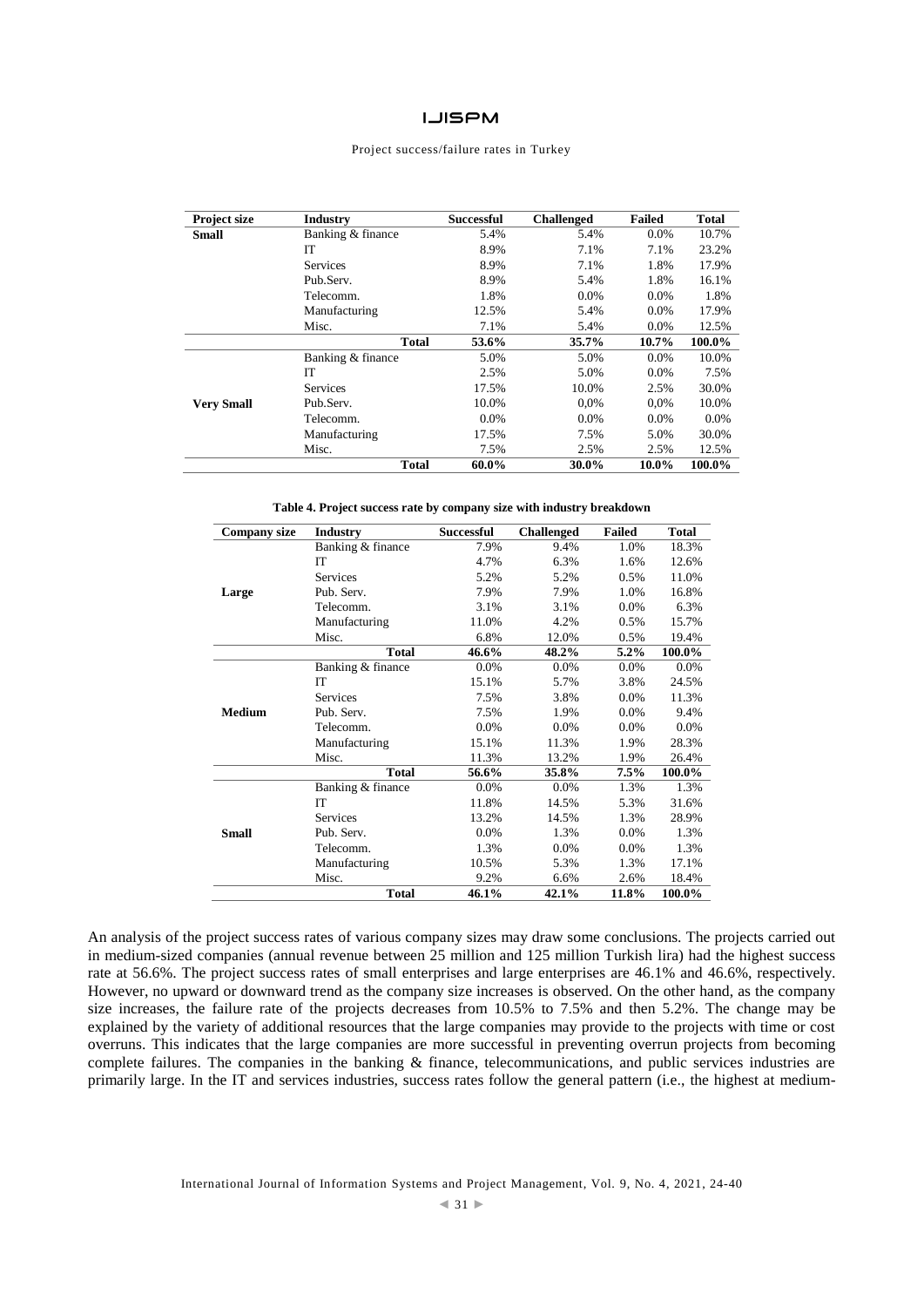#### Project success/failure rates in Turkey

sized). In the manufacturing industry, the success rate is highest for large companies, and, in the miscellaneous category, the success rate increases as the company size decreases.

Next, the performance of the reviewed projects in individual performance metrics (time, budget, and scope) is presented. Figure 4 shows the ratio of the projects completed within a reasonable estimated time. One hundred ninetytwo out of 320 projects are completed on time without delay from the estimated project completion time. The remainder of the projects (128 out of 320) show time overruns. The reviewed projects are the least successful in terms of time. Figure 5 presents the ratio of the various levels of time overruns of the delayed 128 projects. Thirty-nine projects have a time overrun of 50% or more, and the average time overrun ratio is calculated as 14.0% for the reviewed 320 projects. The time overrun ratio is calculated as 17.0% when only the IT-based projects are considered. The ratio reported in the Chaos report was 16.6% [2].





Fig. 4. The ratio of projects completed within a reasonable estimated time Fig. 5. Time overrun ratios (out of 128 projects)



Figure 6 depicts the ratio of the projects that stayed within the budget when they were completed. Two hundred thirtyone (72%) out of 320 projects stayed within the budget when they were completed. The remainder of the projects (89 out of 320) showed a cost overrun or were never completed. The success rate of the projects is higher in terms of finishing the projects within the budget than finishing them on time. Figure 7 presents the ratio of the various levels of the cost overruns. Nineteen projects have a cost overrun of 50% or more. The results also show that the average cost overrun ratio is 11.8%. The cost of that overrun is \$227 million only for the reviewed projects. The ratio reported in the 2019 Chaos Report was 18.2% [2]. The difference between the ratio calculated in this study and the Chaos Report can again be explained as having non-IT-based projects in the database because the cost overrun ratio is higher (18,7%) only when IT-based projects are considered.





International Journal of Information Systems and Project Management, Vol. 9, No. 4, 2021, 24-40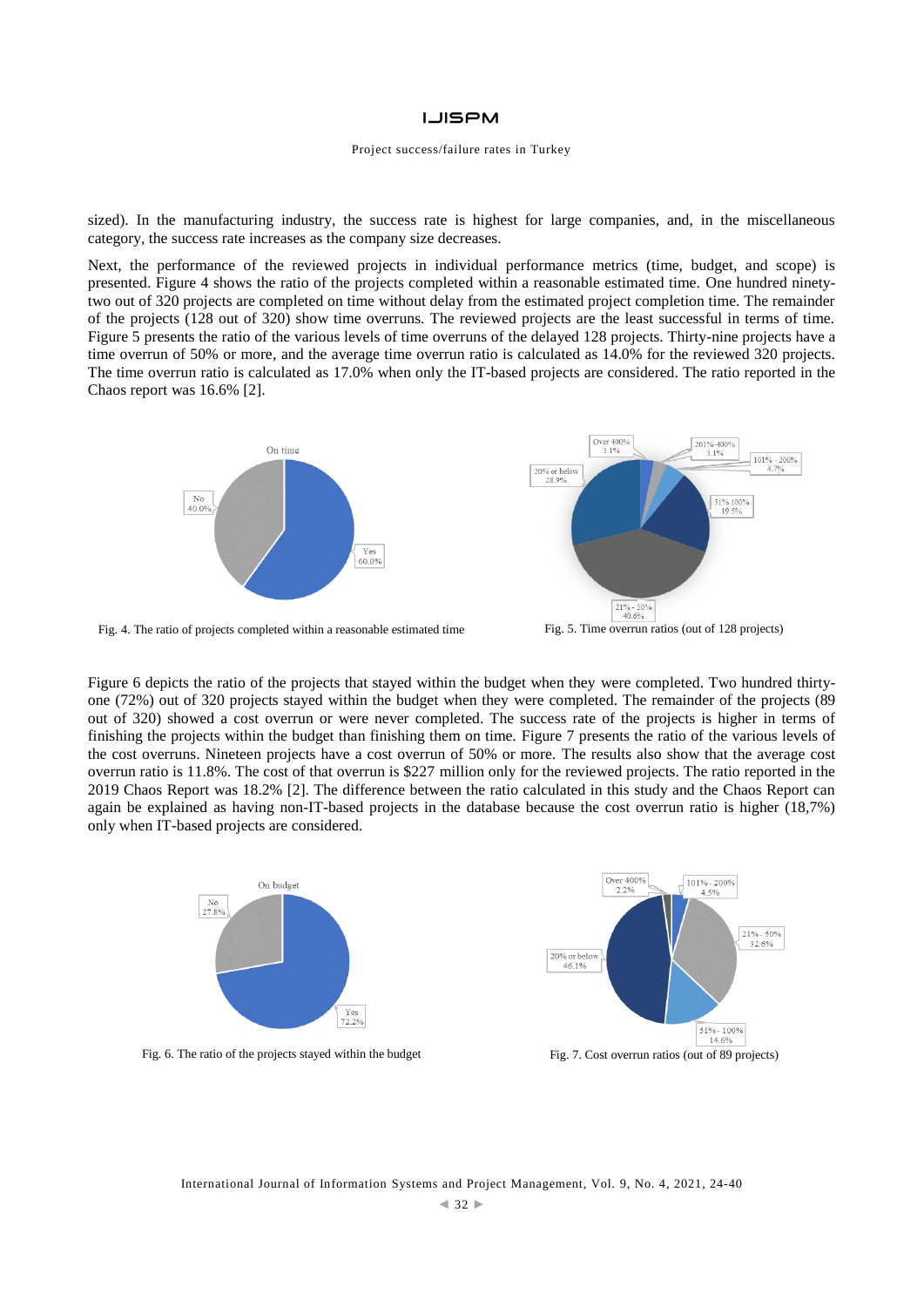#### Project success/failure rates in Turkey

Figure 8 classifies the reviewed projects into three groups: The projects completed with the predefined scope (onscope), the projects missing at least one critical initially defined functionality (completion with missing functionality), and the projects canceled during the development or that have never been used (canceled or never used). Out of three different dimensions of the project performance, the reviewed projects are most successful in completing the projects with the predefined scope (around 84% of the projects). On the other hand, around 9% of the reviewed projects had not delivered at least one critical predefined functionality when the project was completed. Finally, around 7% of the projects had never been completed or had never been used by the customers even though the project had been completed and delivered.



Fig. 8. Classification of projects by completion of the scope at the end of the project

#### *4.3 Critical success factors*

In the last subsection of the analysis, the study results on the most critical success and failure factors are presented. The results are based on the data collected in section four of the survey form. A list of critical success or failure factors gathered from relevant studies (mostly Chaos Reports) identified in the literature review is provided in the survey form. The list of factors is also presented in Figures 9 and 10. The respondents were asked to select up to three success factors most relevant to the reviewed project if they believed that the project was successful. Figure 9 depicts the critical success factors ranked by their ratio of appearance in the responses. The ratios provided next to the factors show the ratio of their selection as a critical success factor. According to the responses, the clear definition of the requirements is the most important critical success factor at 41.3%. Then, it is followed by proper planning (at 38.8%) and executive management support (at 31.9%). The results show similarities with similar studies in the literature; however, there are some minor differences. Even though the importance of the requirements definition is underlined in all the studies, the respondents put more importance on requirements definition in the reviewed projects. In addition, no one can ignore the importance of proper planning in project management; however, it does not appear in the list of the three most critical factors in similar studies. The respondents also believe that executive sponsorship is critical for the success of the projects, but they do not pay that much attention to the project sponsor, who is assumed to be a part of top management.

The results of the critical success factors for each industry are also presented in Appendix B.1. The industry-specific analysis also gave some conclusions. Even though "clear definition of the requirements" is the most important critical success factor when the industries are combined, the most important critical success factor is "executive management support" in the banking & finance, public services, and telecommunications industries. Project team-related factors (i.e., "hard-working, focused staff" and "competent staff") are ranked as the most critical factors in the services industry. "Proper planning" is ranked as very important in telecommunications, manufacturing, and miscellaneous industries; however, it is not ranked as one of the three most important factors in other industries.

The respondents were also asked to select up to three failure factors that are most relevant to the reviewed project if they believed that the project was not successful. Figure 10 shows the most critical factors behind the projects' failure, as identified by the participants in the study. The critical failure factors are also ranked by their ratio of appearance in the responses. The results show that the requirements definition is the most critical factor in the failure of the projects as it is in the critical success factors. One interesting result is that three out of the five most important factors behind the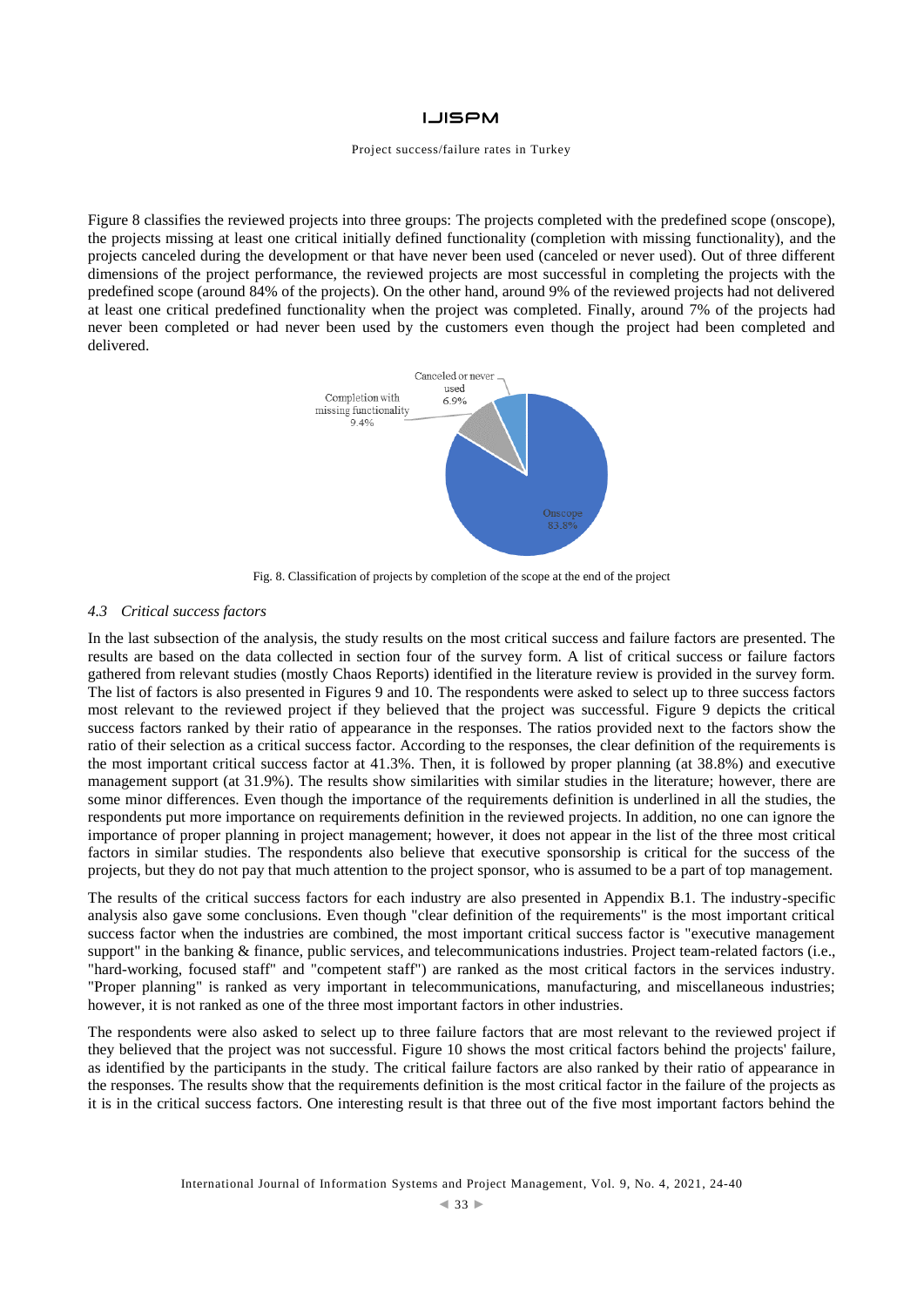#### Project success/failure rates in Turkey

failures of the projects are "unrealistic expectations," "lack of resources," and "lack of executive support." These factors are the factors that the project team or project management does not directly affect. Therefore, it can be concluded that the participants in the study believe that the factors they cannot directly control are more critical in the failure of the projects. On the other hand, the participants also confirmed the importance of managerial factors, such as "top management support," "adequate planning," "realistic expectations," "change management," etc., on the success of the projects.







Fig. 10. Critical failure factors (ratio of appearance for each factor)

The results of the critical failure factors for each industry are also presented in Appendix B.2. Some conclusions may be drawn from the industry-based analysis. "Incomplete requirements & specifications" is generally ranked as the most critical factor or at least one of the three most important factors. Only in manufacturing industry projects is it not ranked as one of the most critical factors. In the manufacturing industry, "unrealistic expectations" is ranked as the most critical factor in the failure of the projects. "Lack of resources" is believed to be a critical factor in manufacturing and telecommunications industries, but not in banking & finance and public services industries. According to the results, "resistance to change" is a significant issue in the banking & finance, IT, services, and public services industries. However, it is not considered a critical factor in the telecommunications and manufacturing industries.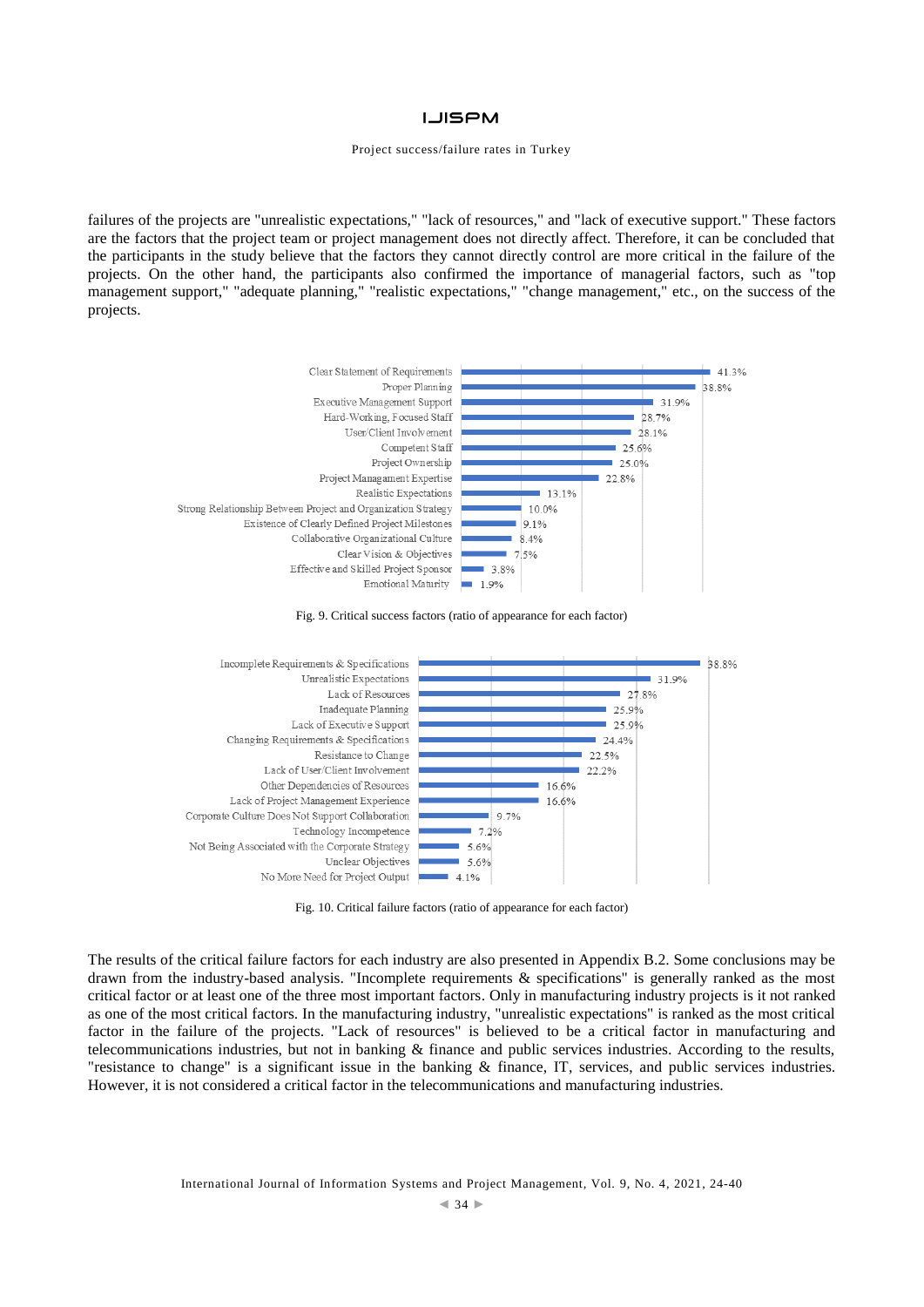#### Project success/failure rates in Turkey

## **5. Conclusions and further research suggestions**

This study presents the success rate of projects completed in Turkey in the second half of 2019 or the first half of 2020. The critical success and failure factors are also ranked to understand which factors are the most important in the success or failure of the reviewed projects. The study shows that around 48% of the reviewed projects are completed on time, on budget, and with the predefined scope. The study revealed a higher success rate than the Chaos Report and a somewhat lower success rate than the PMI study. When the projects were grouped into two groups, technology-driven projects and non-IT-based projects, the analysis indicated a significant success rate difference between these two groups. The non-IT-based projects had around 51% success rate; however, the IT-based projects had only a 44% success rate. The study also helps explain the significant success rate differences between the PMI study and the Chaos Report.

The success rates of different industries are also explored in the study. The results show that the success rate of the projects by industry varies, and the success rates are lower for the industries that generally have technically more complex projects, such as IT and banking & finance. On the other hand, the manufacturing or services industries have higher success rates than average. The analysis confirmed the general idea that the project success rate decreases as the project size increases. The result implies that the project size should be kept as small as possible to reduce the complexity and increase the probability of completing projects successfully.

The projects are least successful in completing the project within a reasonable estimated time (60%). They are most successful in completing the projects with the predefined scope (84%), while 72% of the projects stayed within the budget when they were completed. The average time overrun ratio for the reviewed project is 14.0%, and the average cost overrun ratio is 11.8%, which is equivalent to \$227 million. This result implies that the project management teams should focus more on project scheduling and project time management.

The most critical factors identified in the study concern the requirements definition and management, which are also commonly identified critical success factors in the literature. Furthermore, the analysis showed that three out of the five most important factors behind the failures of the projects are "unrealistic expectations," "lack of resources," and "lack of executive support" on which the project team or the project management does not have a direct impact. Therefore, it can be concluded that the participants believe that the factors that they cannot directly control are significant in the failure of the projects. Moreover, the participants also confirmed the importance of the managerial factors, such as "top management support," "adequate planning," "realistic expectations," and "change management" on the success of the projects.

One major limitation of the study is that it is applied to the projects completed only in Turkey for a certain period. This study may be applied to different geographical regions in future studies. For example, the success rate of projects executed in Europe from different countries may be analyzed. Then, the success rates of various countries may be compared. In addition, in the following years, the study may be repeated to depict how the success rates change throughout the years. Another limitation of the study is that there was a limited number of observations for individual industries. The number of observations was sufficient to compare various industries' success/failure rates; however, more observations were required to analyze how the success rates change within an industry based on project size and company size. Therefore, the research may be repeated with more observations to study how the success rates change within the study as the company size and project size increase. In the analysis, there was limited information regarding the company and the project team. By collecting more information about the company and project team, such as the company culture, leadership style, and project team organizational structure, the relationship between these factors and project success may also be investigated. There is also a need for more researches investigating Turkish cultural idiosyncrasies and their impact on the project success and critical success factors.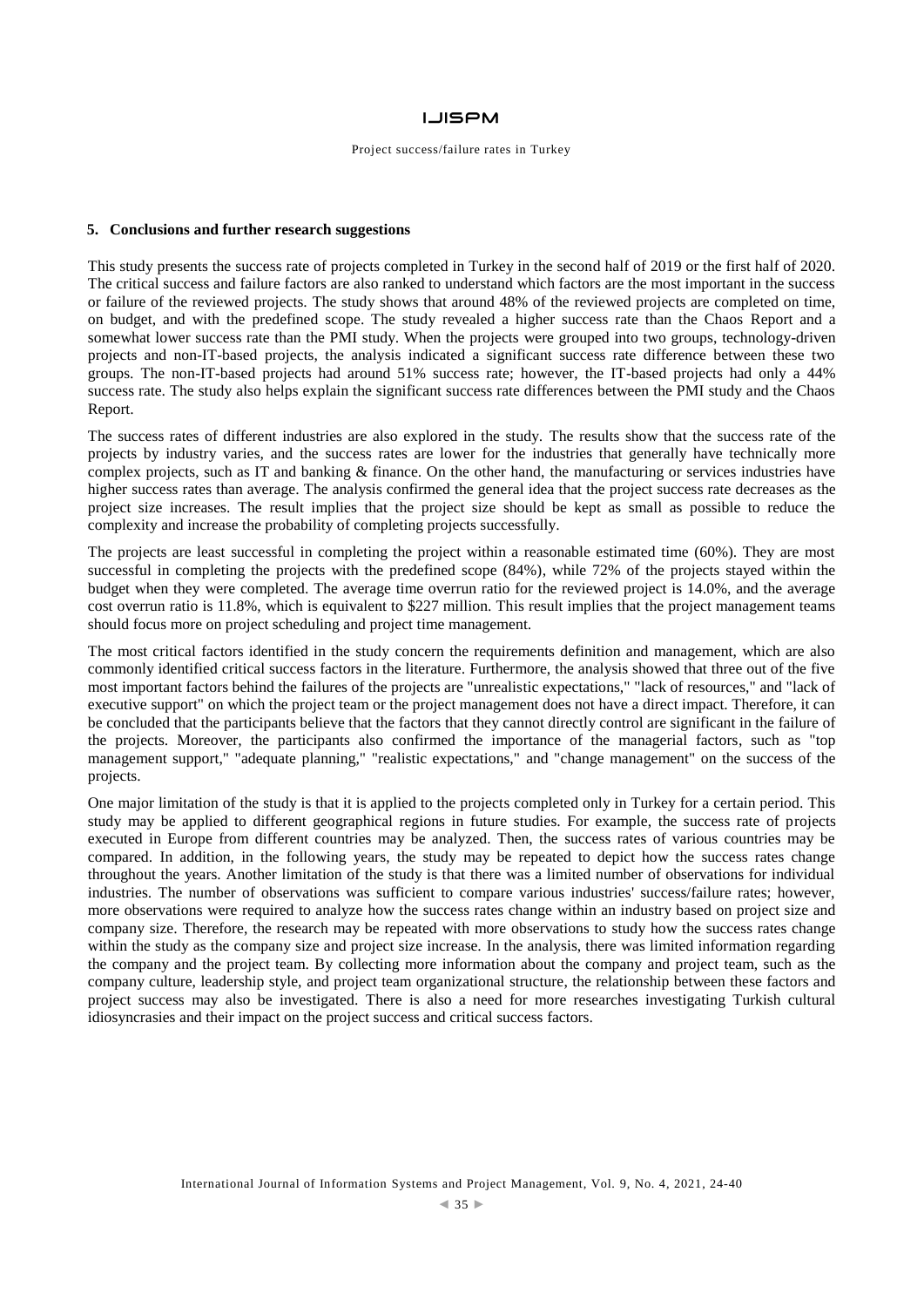### **References**

[1] Project Management Institute. A Guide to the *Project Management Body of Knowledge (PMBOK Guide).* 6th ed. Newton Square, PA: Project Management Institute, 2017.

[2] The Standish Group International. Chaos Report 2019, The Standish Group International, Inc. (2019). [Online]. Available: https://www.standishgroup.com/about.

[3] Project Management Institute. *Pulse of Profession 2019.* Project Management Institute. (2018) [online]. Available: <https://www.pmi.org/learning/thought-leadership/pulse>

[4] L. Ika, "Project Success as a Topic in Project Management Journals," *Project Management Journal,* vol. 40, no. 4, pp. 6-19, Dec., 2009, doi[:10.1002/pmj.20137.](https://doi.org/10.1002/pmj.20137)

[5] G. P. Prabhakar, "What is Project Success: A Literature Review," *International Journal of Business and Management,* vol. 3, no. 9, pp. 3-10, Sept., 2008, doi:10.5539/ijbm.v3n9p3.

[6] K. Davis, "Reconciling the views of project success: A multiple stakeholder model," *Project Management Journal,*  vol. 49, no. 5, pp. 1–10, Oct., 2018, doi[:10.1177/8756972818786663.](https://doi.org/10.1177/8756972818786663)

[7] R. Osei-Kyei and A.P.C. Chan, "Comparative analysis of the success criteria for public-private partnership projects in Ghana and Hong Kong," *Project Management Journal,* vol. 48, no. 4, pp. 80-92, Aug., 2017, doi[:10.1177/875697281704800407.](https://doi.org/10.1177%2F875697281704800407)

[8] A. P. Chan, D. Scott and W. M. Edmond, "Framework of Success Criteria for Design/Build Projects," *Journal of Management in Engineering,* vol.18, no. 3, pp. 120-128, July, 2002, doi:10.1061/(ASCE)0742-597X(2002)18:3(120).

[9] R. Atkinson, "Project Management: Cost, Time and Quality, Two Best Guesses and A Phenomenon, Its Time to Accept Other Success Criteria," *International Journal of Project Management,* vol. 17, pp. 337-342. Dec., 1999, doi:10.1016/S0263-7863(98)00069-6.

[10] J. K. Pinto and D. P. Slevin, "Project Success: Definitions and Measurement Techniques," *Project Management Journal,* vol. 19, no. 1, pp. 67-72. Feb., 1988.

[11] M. S. Castro, B. Bahli, A. Barcaui and R. Figueiredo, "Does one project success measure fit all? An empirical investigation of Brazilian projects". *International Journal of Managing Projects in Business*, vol. 14, no. 4, pp. 788- 805. Apr., 2021, doi:10.1108/IJMPB-01-2020-0028.

[12] O. Pankratz and D. Basten, "Ladder to success - eliciting project managers' perceptions of IS project success criteria," *International Journal of Information Systems and Project Management,* vol. 2, no. 2, pp. 5-24, June, 2014, doi:10.12821/ijispm020201

[13] T. J. Cooke Davies, "The ''real'' success factors on projects." *International Journal of Project Management,* vol. 20, no. 3, pp. 185-190, Apr., 2002, doi:10.1016/S0263-7863(01)00067-9.

[14] M. H. Nasir, S. Sahibuddin, R. Ahmad and S. S. M. Fauzi, "How the PMBOK Addresses Critical Success Factors for Software Projects: A Multi-round Delphi Study," *Journal of Software*, vol. 10, no. 15, pp. 1283-1300, Nov., 2015, doi:10.17706/jsw.10.11.1283-1300.

[15] S. Yalegama, N. Chileshe and T. Ma, "Critical success factors for community-driven development projects: A Sri Lankan community perspective," *International Journal of Project Management,* vol. 34, pp. 643-659, May, 2016, doi:10.1016/j.ijproman.2016.02.006.

[16] D. S. L. Marzagao and M. M. Carvalho, "Critical success factors for six sigma projects," *International Journal of Project Management,* vol. 34, pp. 1505-1518. Nov., 2016, doi:10.1016/j.ijproman.2016.08.005.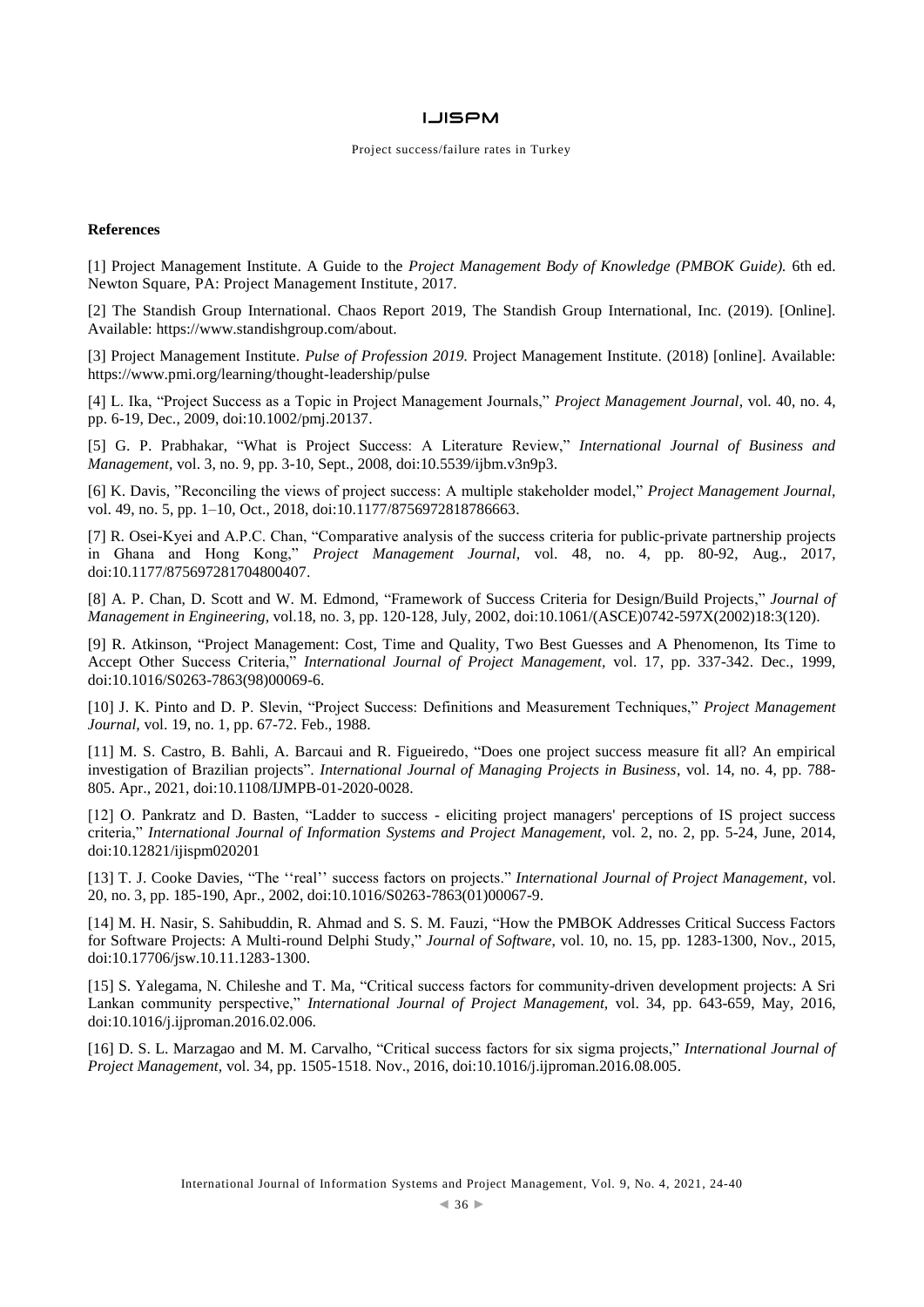### **LJISPM**

#### Project success/failure rates in Turkey

[17] A. C. Pacagnella, S.L. Da Silva, O. Pacifico, P.D.A. Ignacio and A.L. Da Silva, "Critical success factors for project manufacturing environments," *Project Management Journal,* vol. 50, no. 2, pp. 1-16, Apr., 2019, doi:10.1177/8756972819827670.

[18] C. Iriarte and S. Bayona, "IT projects success factors: a literature review," *International Journal of Information Systems and Project Management,* vol. 8, no. 2, pp. 49-78. June, 2020, doi:10.12821/ijispm080203.

[19] L. Siddique and B. A. Hussein, "A qualitative study of success criteria in Norwegian agile software projects from suppliers' perspective," *International Journal of Information Systems and Project Management,* vol. 4, no. 2, pp. 63-79. June, 2016, doi:10.12821/ijispm040204.

[20] V. Abylova and L. Salykova, "Critical success factors in project management: A comprehensive review," *PM World Journal,* vol. 8, no. 5, pp. 1-13. June, 2019.

[21] C. Tam, E. J. C. Moura, T. Oliveira and J. Varajão, "The factors influencing the success of on-going agile software development projects," *International Journal of Project Management,* vol. 38, pp. 165-176, Apr., 2020, doi:10.1016/j.ijproman.2020.02.001.

[22] W. Belassi and O. I. Tukel, "A new framework for determining success/failure factors in projects," *International Journal of Project Management,* vol. 14, no. 3, pp. 141-151, June, 1996, doi:10.1016/0263-7863(95)00064-X.

[23] Project Management Institute. *PMI's Pulse Of the Profession: Success Rates Rise.* Project Management Institute. (2017). [online]. Available:<https://www.pmi.org/learning/thought-leadership/pulse>

[24] S. W. Hughes, D. D. Tippett and W. K. Thomas, "Measuring project success in the construction industry," *Engineering Management Journal,* vol. 16, no. 3, pp. 31-37. Sept., 2004, doi:10.1080/10429247.2004.11415255.

[25] K. E. Emam and A. G. Koru, "A replicated survey of IT Software Project Failures," *IEEE Software,* vol. 25, no. 5, pp. 84-90. Sept.-Oct., 2008, doi:10.1109/MS.2008.107.

[26] R. Sonnekus and L. Labuschagne, "Establishing The Relationship Between IT Project Management Maturity And Project Success In A South African Context," *Presented at 2004 PMSA International Conference*, 10-12 May 2004, Johannesburg. South Africa, 2004.

[27] I. Palcic and B. Buchmeister, "Project Success in Slovenian Companies – Chapter 5," in *DAAAM International Scientific Book 2012*, B. Katalinic Ed., Published by DAAAM International, ISBN 978-3-901509-86-5, ISSN 1726- 9687, Vienna, Austria, DOI: 10.2507/daaam.scibook.2012.05, pp. 53-64.

[28] E. U. Okike and O. Mphale, O. "Measuring ICT Project Success in Botswana Using CHAOS Report Criteria," *International Journal of Computer Science and Information Security,* vol. 14, no. 12, pp. 1056-1063. Dec., 2016.

[29] M. Ozturan, F. Gursoy and B. Ceken, "An empirical analysis on the effects of investment assessment methods on IS/IT project success," *International Journal of Information Systems and Project Management,* vol. 7, no. 4, pp. 33-52. Dec., 2019, doi:10.12821/ijispm070402.

[30] J. Varajão, C. Domingues, P. Ribeiro and A. Paiva, "Failures in software project management – are we alone? A comparison with construction industry," *Journal of Modern Project Management,* vol. 2, no. 1, pp. 22-27. May., 2014, doi:10.19255/59.

[31] P. V. Livesey, "Insights of project managers into the problems in project management," *Construction Economics and Building,* vol. 16, no. 1, pp. 90-103. Mar., 2016, doi:10.5130/AJCEB.v16i1.4600.

[32] M. Bezdrob, S. Brkic and M. Gram, "The pivotal factors of IT projects' success – Insights for the case of organizations from the Federation of Bosnia and Herzegovina," *International Journal of Information Systems and Project Management,* vol. 8, no. 1, pp. 23-41. Mar., 2020, doi:10.12821/ijispm080102.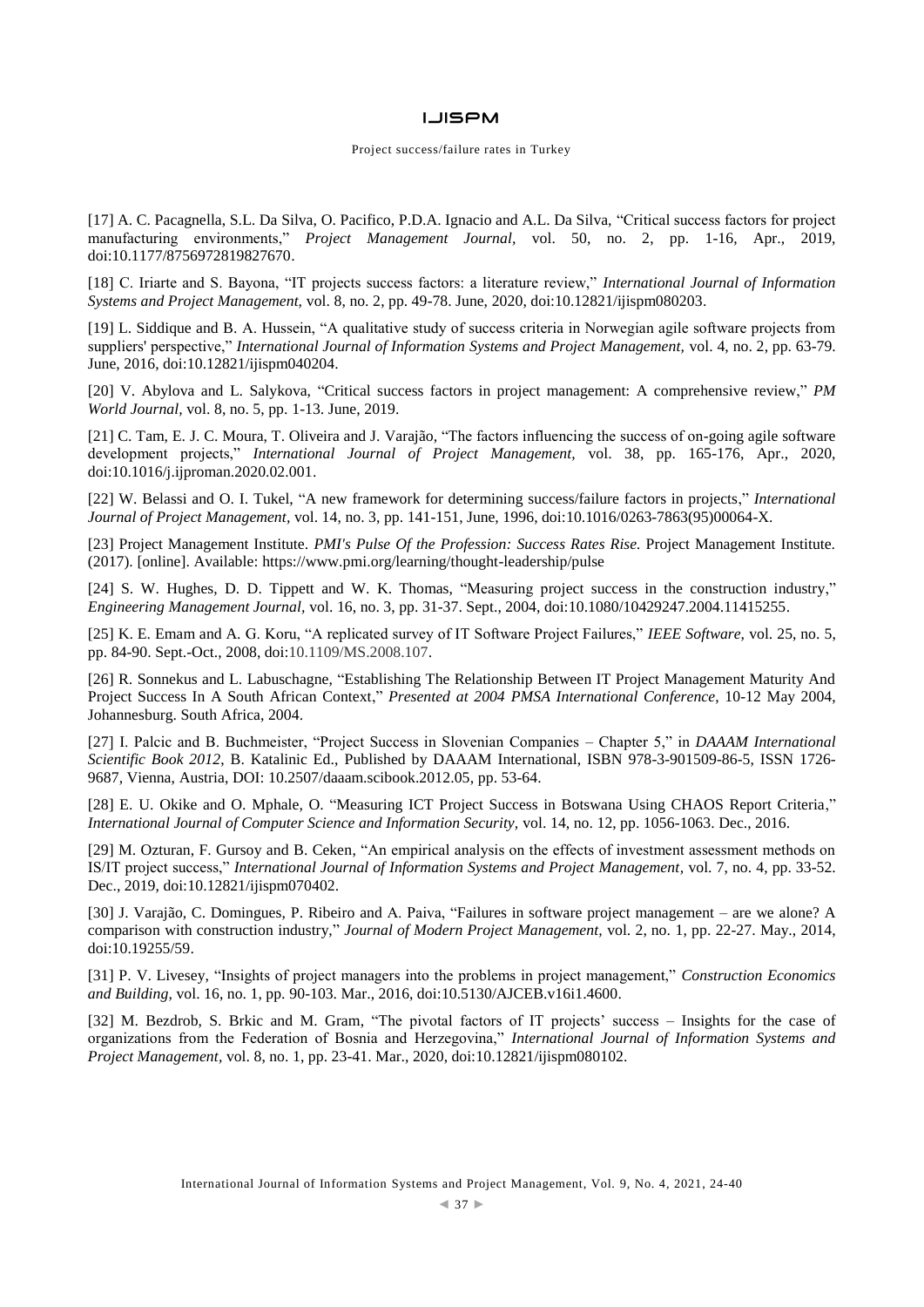# **LJISPM**

Project success/failure rates in Turkey

## **Appendix A. Survey form**

## **Section I. Company Information**

1) Which industry is your company? \*Please select one*.*

- $\Box$  Banking and Finance  $\Box$  Public Services  $\Box$  Information Technologies  $\Box$  Manufacturing  $\Box$  Telecommunications  $\Box$  Other Services
- 

\_\_\_\_\_\_\_\_\_\_\_\_\_\_\_\_\_\_\_\_\_

 $\square$  Telecommunications  $\square$  Retailing  $\square$  Other: Please specify

2) Please specify the size of your company?

- Small company (Less than 50 employees and annual net revenue of less than 25 million TL)
- Medium size company: (Less than 250 employees and annual net revenue of 125 million TL)
- Large company (More than 250 employees or annual net revenue of more than 125 million TL)

#### **Section II: Project General Information**

3) Please specify the name of the project: Please make sure the project is not still under development

4) Project budget? \* Please specify one*.*  $\Box$  Large (Budget between \$1 M and \$5 M)  $\Box$  Medium (Budget between \$250 K and \$1 M)  $\Box$  Small (Budget between \$50 K and \$250 K)  $\Box$  Very Small (Budget below \$50 K) 5) What is your role in the project? \*Please specify one.<br>  $\hfill\Box$  <br> Project Manager  $\square$  Project Team Member  $\square$  Project Sponsor or Business Unit Manager requested the project  $\Box$  Other: please specify **Section III: Project Success Metrics** 6) Is the project completed on time without any delay from the estimated project completion time?<br> $\Box$  No  $\rightarrow$  Go to 7  $\Box$  Yes  $\rightarrow$  Go to 8 7) Please specify the time overrun in the project?<br> $\Box$  20% or below  $\Box$  21% - 50%  $\Box$  20% or below  $\Box$  21% - 50%  $\Box$  51% - 100%  $\Box$  101% - 200%  $\Box$  201% - 400%  $\Box$  Over 400% 8) Is the project within the budget when it is completed?  $\Box$  Yes  $\rightarrow$  Go to 10  $\Box$  No  $\rightarrow$  Go to 9 9) Please specify the cost overrun in the project?  $\Box$  20% or below  $\Box$  21% - 50%  $\Box$  51% - 100%  $\Box$  101% - 200%  $\Box$  201% - 400%  $\Box$  Over 400% 10) Is the project delivered with all the specifications/functionalities previously defined in the project scope? □ Yes

No (One or more functionalities defined in scope are not delivered when the project is completed.)

 $\square$  The project has been canceled during the development or never been used.

#### **Section IV: Project Success and Failure Factors**

11) Which factors do you believe are the most critical factors in the success of the project if you consider the project successful? Please specify up to three factors from the list provided.

- The list of the factors is provided in section appendix B.

12) Which factors do you believe are the most critical factors in the failure of the project if you do not consider the project successful? Please specify up to three factors from the list provided.

- The list of the factors is provided in section appendix B.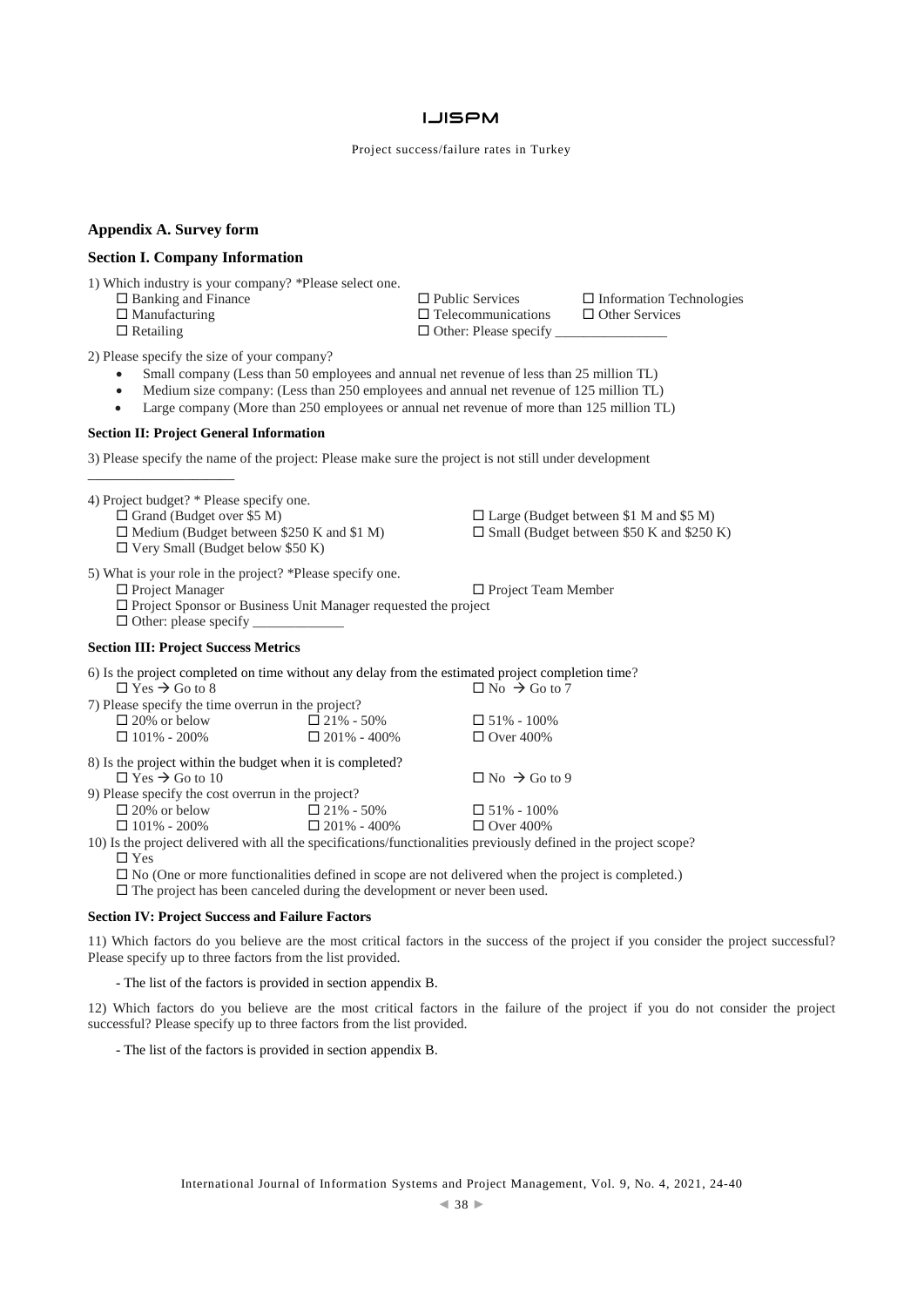# Project success/failure rates in Turkey

# **Appendix B. Critical success/failure factors in various industries**

# *B.1. Critical success factors in various industries*

|                                                                                                                 | Banking &      |       |                 | <b>Public</b>   |           |                  |         |       |
|-----------------------------------------------------------------------------------------------------------------|----------------|-------|-----------------|-----------------|-----------|------------------|---------|-------|
| <b>Critical Success Factor</b>                                                                                  | <b>Finance</b> | IT    | <b>Services</b> | <b>Services</b> | Telecomm. | <b>Manufact.</b> | Misc.   | Total |
| <b>Clear Statement of Requirements</b>                                                                          | 30.6%          | 45.9% | 30.6%           | 39.5%           | 38.5%     | 44.8%            | 49.2%   | 41.3% |
| Proper Planning                                                                                                 | 33.3%          | 31.1% | 30.6%           | 39.5%           | 53.8%     | 43.1%            | 47.7%   | 38.8% |
| <b>Executive Management Support</b>                                                                             | 52.8%          | 24.6% | 26.5%           | 44.7%           | 38.5%     | 32.8%            | 21.5%   | 31.9% |
| Hard-working, Focused Staff                                                                                     | 36.1%          | 31.1% | 34.7%           | 28.9%           | 23.1%     | 19.0%            | 27.7%   | 28.8% |
| User/Client Involvement                                                                                         | 36.1%          | 37.7% | 22.4%           | 18.4%           | 30.8%     | 32.8%            | 20.0%   | 28.1% |
| Competent Staff                                                                                                 | 13.9%          | 19.7% | 34.7%           | 13.2%           | 23.1%     | 29.3%            | 35.4%   | 25.6% |
| Project Ownership                                                                                               | 27.8%          | 24.6% | 24.5%           | 36.8%           | 23.1%     | 20.7%            | 21.5%   | 25.0% |
| Project Management Expertise                                                                                    | 5.6%           | 34.4% | 22.4%           | 21.1%           | 7.7%      | 20.7%            | 27.7%   | 22.8% |
| Realistic Expectations                                                                                          | 19.4%          | 9.8%  | 18.4%           | 5.3%            | 23.1%     | 10.3%            | 13.8%   | 13.1% |
| Strong Relationship Between Project<br>and Organization Strategy<br><b>Existence of Clearly Defined Project</b> | 19.4%          | 6.6%  | 8.2%            | 10.5%           | 23.1%     | 10.3%            | 6.2%    | 10.0% |
| Milestones                                                                                                      | 8.3%           | 6.6%  | 18.4%           | 2.6%            | $0.0\%$   | 10.3%            | 9.2%    | 9.1%  |
| Collaborative Organizational Culture                                                                            | 5.6%           | 9.8%  | 6.1%            | 10.5%           | 7.7%      | 8.6%             | 9.2%    | 8.4%  |
| Clear Vision & Objectives                                                                                       | 8.3%           | 8.2%  | 12.2%           | 7.9%            | 0.0%      | 6.9%             | 4.6%    | 7.5%  |
| <b>Effective and Skilled Project Sponsor</b>                                                                    | 2.8%           | 6.6%  | 2.0%            | 5.3%            | 7.7%      | 5.2%             | $0.0\%$ | 3.8%  |
| <b>Emotional Maturity</b>                                                                                       | 0.0%           | 1.6%  | 4.1%            | 2.6%            | 0.0%      | 1.7%             | 1.5%    | 1.9%  |

# *B.2. Critical failure factors in various industries*

|                                    | <b>Banking &amp;</b> |       |                 | <b>Public</b>   |           |           |       |              |
|------------------------------------|----------------------|-------|-----------------|-----------------|-----------|-----------|-------|--------------|
| <b>Critical Failure Factors</b>    | <b>Finance</b>       | IT    | <b>Services</b> | <b>Services</b> | Telecomm. | Manufact. | Misc. | <b>Total</b> |
| Incomplete Requirements &          |                      |       |                 |                 |           |           |       |              |
| Specifications                     | 58.3%                | 47.5% | 34.7%           | 28.9%           | 38.5%     | 24.1%     | 41.5% | 38.8%        |
| Unrealistic Expectations           | 19.4%                | 36.1% | 26.5%           | 26.3%           | 30.8%     | 37.9%     | 36.9% | 31.9%        |
| <b>Lack of Resources</b>           | 16.7%                | 29.5% | 30.6%           | 15.8%           | 46.2%     | 34.5%     | 27.7% | 27.8%        |
| <b>Inadequate Planning</b>         | 36.1%                | 18.0% | 32.7%           | 28.9%           | 38.5%     | 20.7%     | 23.1% | 25.9%        |
| Lack of Executive Support          | 41.7%                | 19.7% | 28.6%           | 28.9%           | 38.5%     | 24.1%     | 18.5% | 25.9%        |
| Changing Requirements &            |                      |       |                 |                 |           |           |       |              |
| Specifications                     | 41.7%                | 19.7% | 28.6%           | 28.9%           | 38.5%     | 24.1%     | 18.5% | 25.9%        |
| Resistance to Change               | 27.8%                | 34.4% | 26.5%           | 26.3%           | 7.7%      | 17.2%     | 20.0% | 24.4%        |
| Lack of User/Client Involvement    | 11.1%                | 26.2% | 20.4%           | 28.9%           | 7.7%      | 25.9%     | 23.1% | 22.5%        |
| Other Dependencies of Resources    | 27.8%                | 24.6% | 24.5%           | 10.5%           | 15.4%     | 24.1%     | 21.5% | 22.2%        |
| Lack of Project Management         |                      |       |                 |                 |           |           |       |              |
| Experience                         | 16.7%                | 18.0% | 8.2%            | 23.7%           | 7.7%      | 20.7%     | 15.4% | 16.6%        |
| Corporate Culture Does Not Support |                      |       |                 |                 |           |           |       |              |
| Collaboration                      | 16.7%                | 18.0% | 8.2%            | 23.7%           | 7.7%      | 20.7%     | 15.4% | 16.6%        |
| Technology Incompetence            | 5.6%                 | 14.8% | 8.2%            | 13.2%           | 23.1%     | 22.4%     | 26.2% | 16.6%        |
| Not Being Associated with the      |                      |       |                 |                 |           |           |       |              |
| Corporate Strategy                 | 11.1%                | 3.3%  | 14.3%           | 13.2%           | 15.4%     | 6.9%      | 10.8% | 9.7%         |
| <b>Unclear Objectives</b>          | 8.3%                 | 6.6%  | 8.2%            | 2.6%            | 0.0%      | 5.2%      | 4.6%  | 5.6%         |
| No More Need for Project Output    | 2.8%                 | 6.6%  | 12.2%           | 2.6%            | 7.7%      | 1.7%      | 6.2%  | 5.6%         |